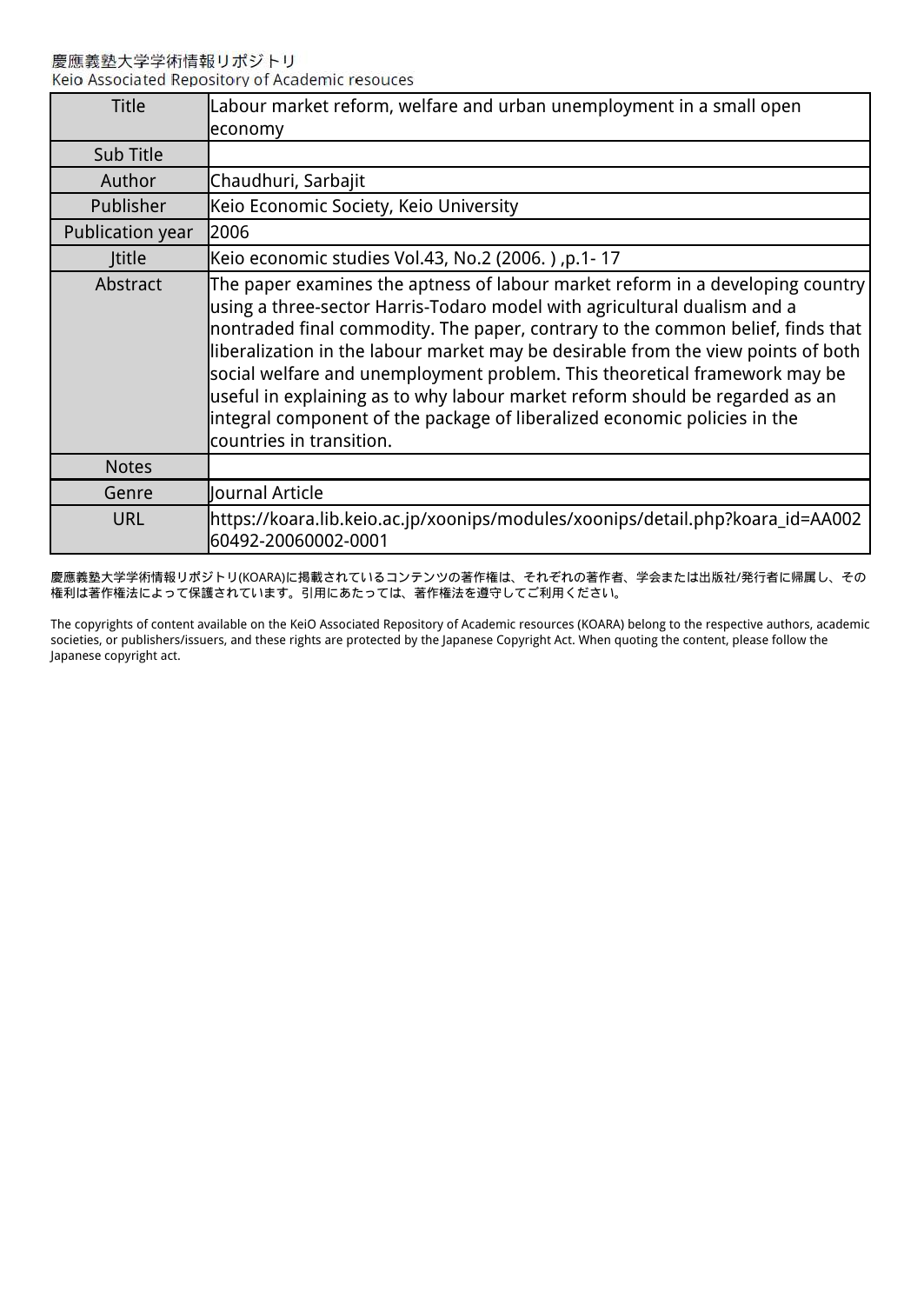KEIO ECONOMIC STUDIES 43(2), 1-17 (2006)

# LABOUR MARKET REFORM, WELFARE AND URBAN UNEMPLOYMENT IN A SMALL OPEN ECONOMY

#### Sarbaiit CHAUDHURI

Department of Economics, University of Calcutta, Kolkata, India

First version received November 2005; final version accepted September 2006

Abstract: The paper examines the aptness of labour market reform in a developing country using a three-sector Harris-Todaro model with agricultural dualism and a nontraded final commodity. The paper, contrary to the common belief, finds that liberalization in the labour market may be desirable from the view points of both social welfare and unemployment problem. This theoretical framework may be useful in explaining as to why labour market reform should be regarded as an integral component of the package of liberalized economic policies in the countries in transition.

Keywords: Labour market reform, unionized wage, rural-urban migration, welfare, urban unemployment, general equilibrium.

JEL Classification Number: F2, F21, 017.

## 1. INTRODUCTION

The past two decades have seen focal changes in the economic policies of the developing countries which have adopted economic liberalization as their development strategy. Liberalization involves both inflow of foreign capital as well as reduction of protection of domestic industries and integrating the domestic market with the world market. Liberalized policies are designed at increasing the role of the private sector, reducing the extent of government controls over various aspects of the domestic economy, removing factor market distortions and opening up the economy to trade and foreign investment.

 Although the pace of economic reforms has been different across countries, radical measures for reducing tariff barriers and completely doing away with non-tariff barriers to ensure freer global trade have already been undertaken in manufacturing commodities. Sweeping changes have been made to lift controls over domestic economy and many key sectors, hitherto reserved for public sector, have completely been opened up

Copyright © 2006, by the Keio Economic Society

Acknowledgements. The author is indebted to an anonymous referee of this journal for his/her interesting and constructive comments on an earlier version of the paper. However, the usual disclaimer applies. E-mail: sarbajitch@yahoo.com, sceco@caluniv.ac.in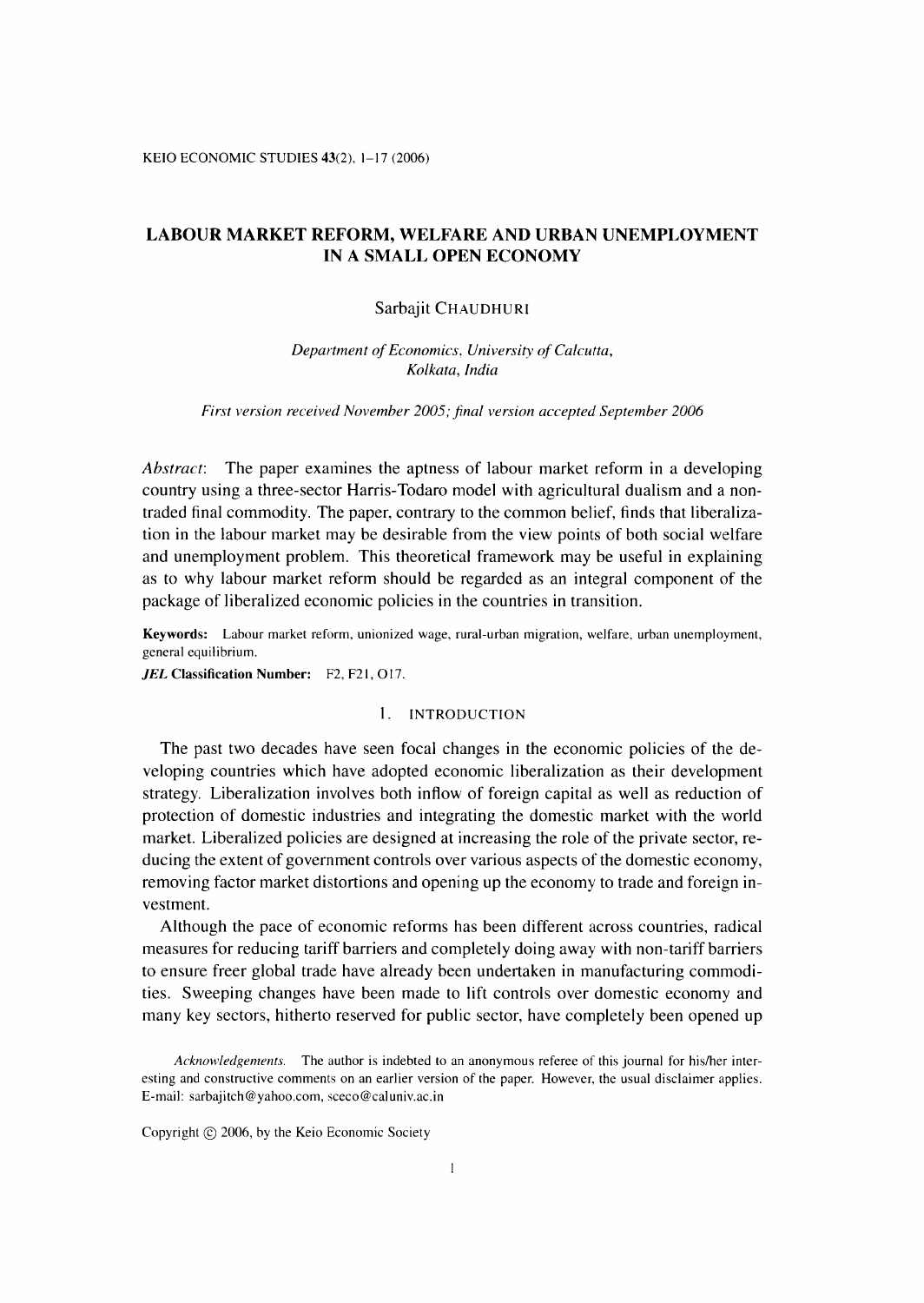for private investment including foreign investment. Revolutionary changes have been made in exchange rate and tax policies. Financial sector has also been liberalized. Many of the developing countries including India are now seriously thinking in terms of implementing reforms in the labour market which has been a crucial aspect in the reform agenda.

 There have been tremendous pressures on the governments of the developing countries both from domestic and foreign investors to liberalize the labour markets as rigid labour laws are serious impediments to their profitability. MNCs as well as domestic capitalists make investment decisions solely for maximization of their profits. Trade union activities ensuring stipulations about working hours, pay rise, bonus, retirement benefits, and any other benefits which are minimum requirements of the workers for a human living and strikes and lock-outs hamper production and raise the costs of production of the investors thereby seriously affecting their profitability. It is argued that if wages are high and investors are unable to retrench redundant workers, close down unviable units and relocate their businesses within the economy, they would not be able to compete effectively with other countries where labour laws are relatively flexible. Consequently, they would be forced to pull their shutters down which will lead to widespread open unemployment. According to this line of argument labour market reforms should get top priority even for the betterment of the working class as a whole given the grave unemployment situations in the developing countries.

It is needless to point out that liberalization of labour laws is a very much politically sensitive issue. It is apprehended by the trade unions that any relaxation of labour laws will lead to general wage reductions of the poorer groups of the working population engaged in different sectors of the economy and accentuate wage inequality and the unemployment problem. As labour markets take a longer time to adjust vis-à-vis the capital markets, the working class has to face substantial adjustment costs, especially at the early stages of labour market reforms.

Under the circumstances, it would be an interesting theoretical exercise to analyze the effects of labour market reform on the competitive wage, welfare and the unemployment problem in a developing economy and to examine whether the general apprehensions about the adverse consequences of labour market liberalization have any solid theoretical fundamentals. The present addresses these issues using a three sector general equilibrium model of Harris-Todaro (hereafter HT) type with agricultural dualism and a non-traded final commodity.

Agricultural dualism is a common symptom of the developing countries. The distinction between advanced and backward agriculture can be made on the basis of inputs used, economies of scale, efficiency and elasticity of substitution. Many of the farmers in the agricultural sector of a developing economy stick to old and unscientific methods of cultivation although in other parts of the economy the introduction of the so called `Green Revolution' technology brought about revolutionary changes with respect to production technologies and modern inputs use and the increase in factor productivity. Although, Green Revolution has modernized agricultural technology, it is limited only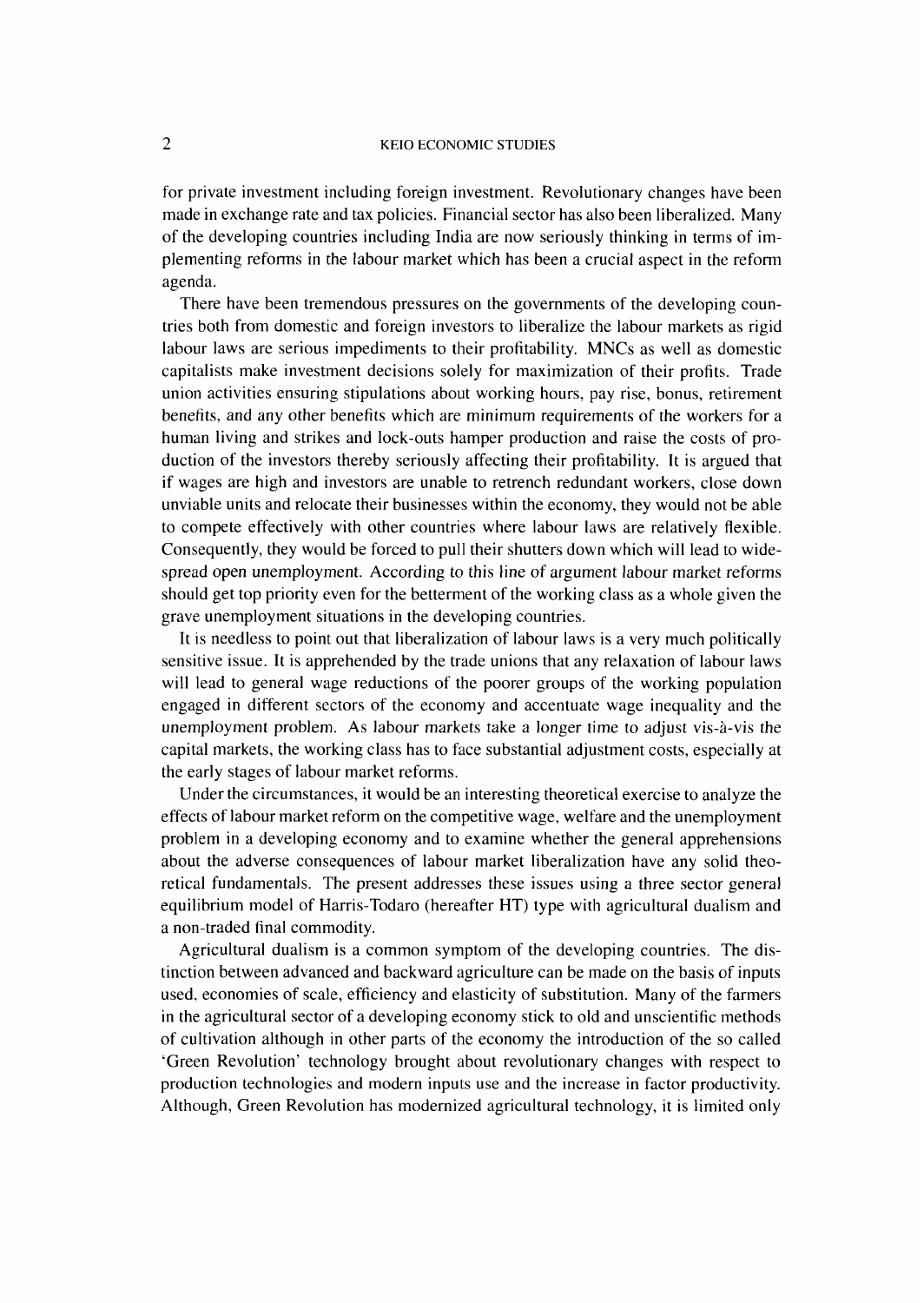to a few parts of a developing economy and only rich (large) farmers have been benefited from it. The small and marginal farmers continue to depend on rain-fed backward agricultural technique. Therefore, the adoption of the Green Revolution technology has led to an increase in the extent of agricultural dualism in a developing economy.

The existence of non-traded goods, the prices of which are determined domestically by demand-supply forces, is another essential feature of a developing economy. The non-traded goods may be either intermediaries or final commodities. There are many final agricultural commodities, which are consumed domestically and are produced mainly by small and marginal farmers using traditional techniques of production. On the other hand, all commercial crops and some of the foodgrains are produced by large cultivators using advanced techniques. A lion's shares of these commodities are exported to foreign countries and their prices are determined internationally.

The present paper shows that a reduction in the unionized urban wage does not necessarily worsen welfare and aggravate the problem of urban unemployment in the developing countries. In fact, such a policy of labour market reform may not only increase the non-unionized wage of the common workers but also improve national welfare and the unemployment scenario under reasonable conditions. These results are extremely crucial because the policymakers are hesitating in implementing measures to curb union power on the apprehension that any such attempt would be vehemently opposed by trade unions and opposition political parties. But the analysis of the present paper shows that the concerns of the trade unions about the possible consequences of labour market liberalization do not have sound theoretical foundation. Labour market reform might not only increase the competitive informal wage and the level of employment but also lead to an improvement in national welfare.

### 2. THE MODEL

We consider a small open dual economy, which is broadly divided into an urban sector and a rural sector. The rural sector is further subdivided into two sub-sectors so that in all we have three sectors in our economy. Of the two rural sectors, there is an advanced agricultural sector (sector 1) which produces its output using labour and land-capital as inputs. This is the export sector of the economy. The other sector within the rural sector, we call it the backward agricultural sector, produces a non-traded final commodity using the same two inputs. The input 'land-capital' is broadly conceived to include durable capital equipments of all kinds.<sup>1</sup> It is sensible to assume that sector 2 is more labour intensive than sector 1. On the other hand, the urban sector (sector 3) produces a manufacturing commodity with the help of labour and capital. This is the import-competing sector of the economy and is protected by an import tariff. Capital is specific to sector 3 while land-capital is completely mobile between the two rural sectors. Labour is perfectly mobile between sectors 1 and 2 but is imperfectly mobile between the urban and the rural sectors. The urban sector faces an imperfect labour market in the form of a unionized labour market where workers receive a contractual

<sup>&</sup>lt;sup>1</sup> See Bardhan (1972) in this context.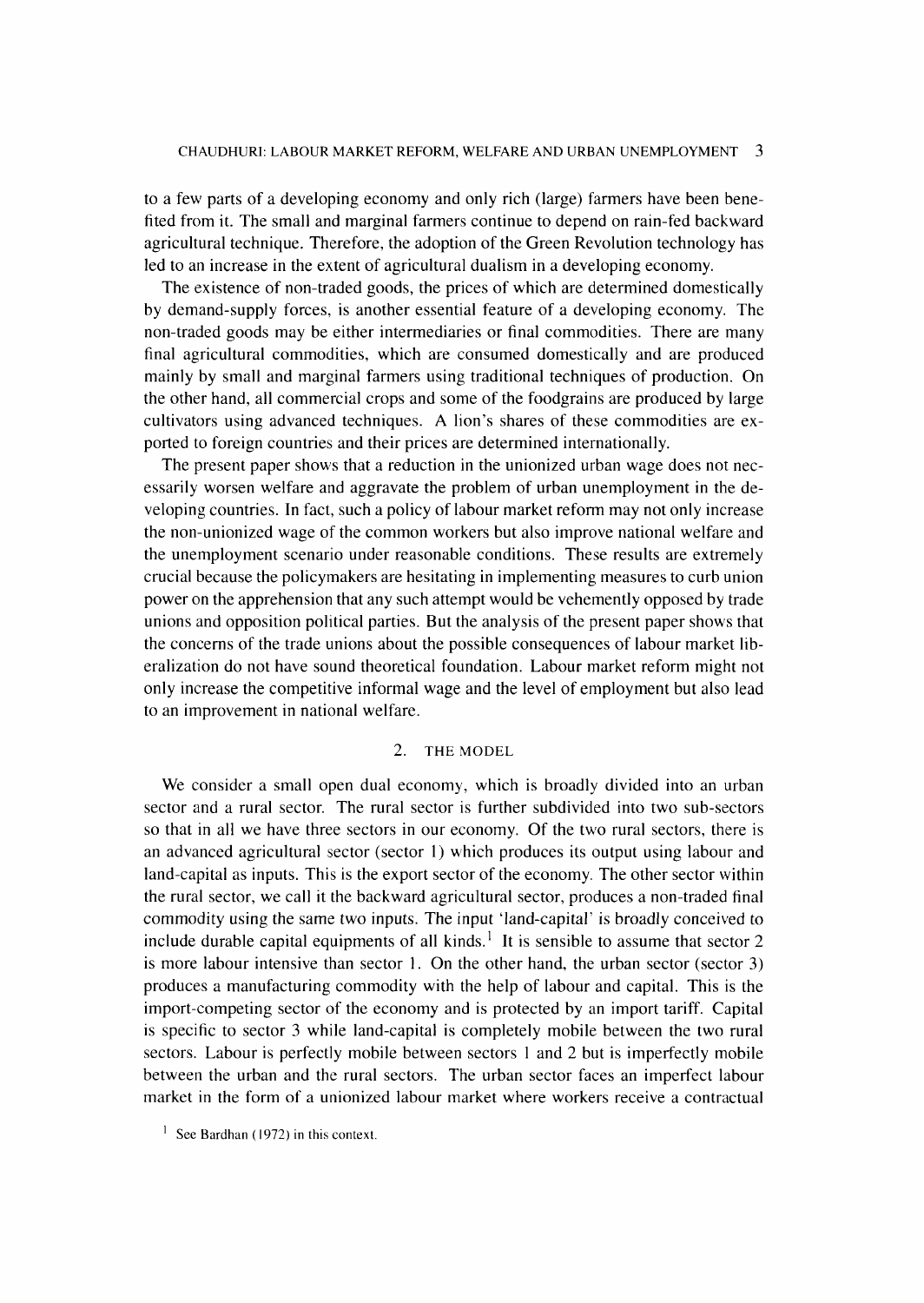(unionized) wage,  $W^*$ ,  $^{2,3}$  while the wage rate in the two rural sectors, W, is market determined with  $W^* > W$ . The two wage rates are related by the Harris-Todaro (1970) condition of migration equilibrium where the  $\alpha$  (pected urban wage equals the rural wage rate. Production functions exhibit constant  $\iota$  is to scale with diminishing marginal productivity to each factor. Commodity 1 is chosen as the numeraire.

The following symbols will be used in the formal presentation of the model.

- $L =$  fixed number of workers in the economy;
- $N =$  economy's given endowment of land-capital;
- $K =$  capital stock of the economy;
- $L_U$  = level of urban unemployment;
- $X_i$  = output of the *i* th sector,  $i = 1, 2, 3$ ;
- $j_i$  = amount of the *j*-th input employed in the *i*-th industry,  $j = L, N, K$ ; and,  $i=1,2,3;$
- $a_{1i} =$  labour-output ratio in the *i*th sector,  $i = 1, 2, 3$ ;
- $a_{Ni}$  = vland capital-output ratio in the *i*th sector,  $i = 1, 2$ ;
- $a_{Ki}$  = capital-output ratio in sector 3;
- $\theta_{ii}$  = distributive share of the *j*-th input in the *i*-th industry,  $j = L, N, K$ ; and,  $i = 1, 2, 3;$
- $\lambda_{ii}$  = proportion of the *j*-th input employed in the *i*-th industry,  $j = L, N, K$ ; and,  $i = 1, 2, 3$ :
- $P_1 = 1$  (commodity 1 is the numeraire);
- $P_3$  = world price of good 3;
- $P_2$  = domestically determined price of good 2;
- $P_1^* =$  domestic or tariff-inclusive price of commodity 3;
- $t =$  ad-valorem rate of tariff on the import of commodity 3;
- $W =$  competitive wage rate in the two agricultural sectors;
- $W^*$  = institutionally given wage rate in the manufacturing sector;
	- $R$  = rate of return to land-capital;
	- $r =$  rate of return to capital;
- $D_i$  = consumption demand for the *i*th final commodity,  $i = 1, 2, 3$ ;

<sup>2</sup> Assuming that each urban sector firm has a separate trade union, the unionized wage function may be derived as a solution to the Nash bargaining game between the representative firm and the representative union in the industry. This function has been derived in details in Chaudhuri (2003).

 $3\text{ }$  The firms in the urban (manufacturing) sector have well-organized trade unions. One of the most important roles of the labour unions is to bargain with the respective employers in respect of the betterment of the working conditions. Through offer of negotiation, threat of strike, actual strike etc. they exert pressure on the employers (firms) in order to secure higher wages, reduced hours of work, share in profits and other benefits. Bhalotra (2002) has noted that in India before the initiation of economic reforms organized workers in large firms were been able to reap wages higher than the supply price of labour due to the job security and minimum wage legislations. The higher the bargaining strength of the unions the higher is expected to be the extent of benefits that can be wrested through collective-bargaining. Now if the government undertakes measures e.g. partial or complete ban on resorting to strikes by the trabe unions, reformation of employment security laws to curb union power, the unions' power to mark up wages over the supply of labour decreases. Therefore, the consequence would be a fall in the unionized wage. Thus, labour market reform in the present context may be captured in terms of an exogenous reduction in the unionized wage.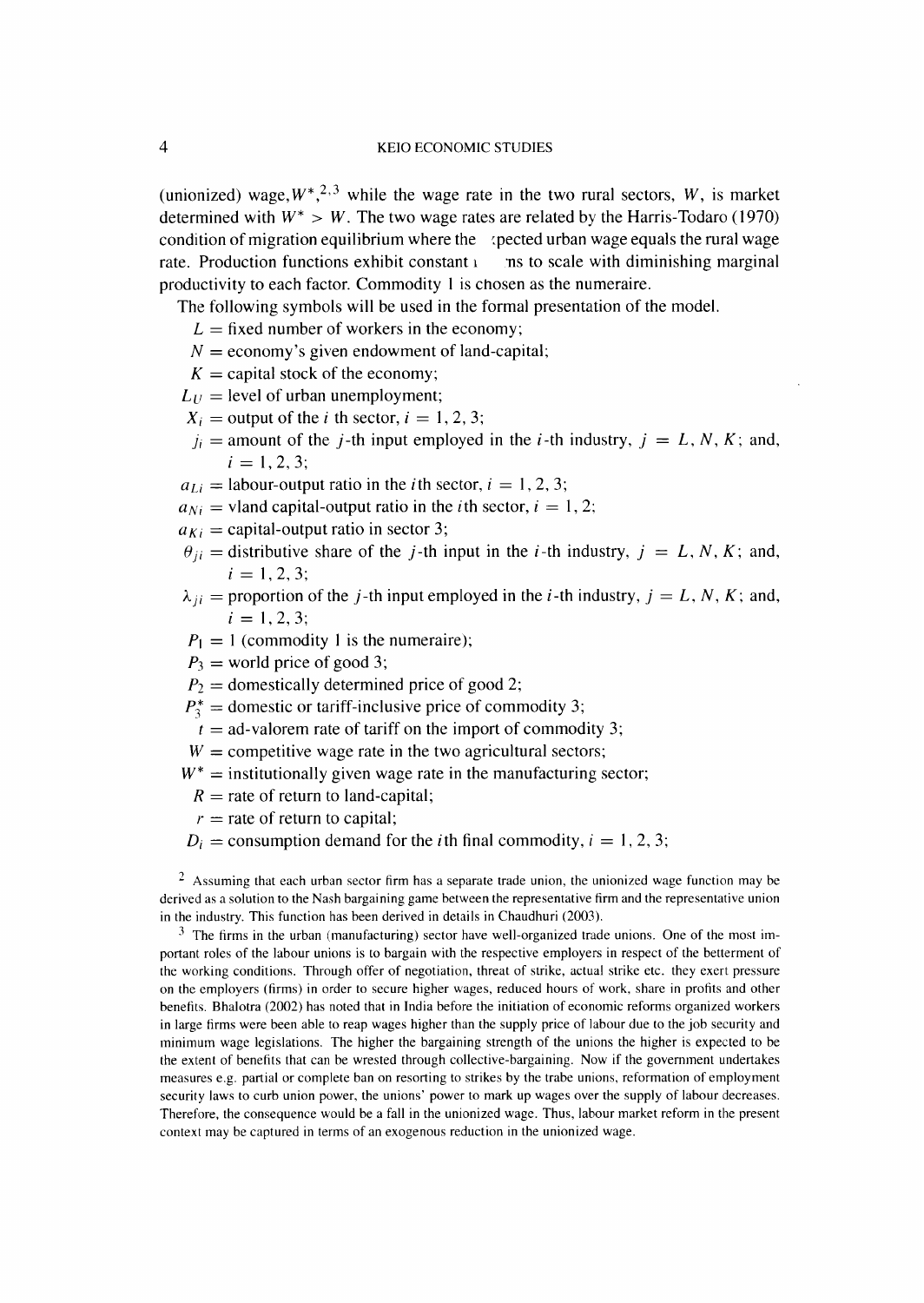$E_{P2}^2$  = own price elasticity of demand for commodity 2;

- $E_Y^{\overline{2}}$  = income elasticity of demand for commodity 2;
- $U =$ social utility;
- $Y =$  national income at domestic prices;
- $m_3$  = marginal propensity to consume commodity 3;
- $M =$  import demand for commodity 3;
- $\wedge$  = proportional change.

The general equilibrium structure of the model is as follows.

Given the assumption of perfectly competitive markets the usual price-unit cost equality conditions relating to the three sectors of the economy are given by the following three equations, respectively.

$$
Wa_{L1} + Ra_{N1} = 1 \tag{1}
$$

$$
Wa_{L2} + Ra_{N2} = P_2 \tag{2}
$$

$$
W^* a_{L3} + r a_{K3} = (1+t)P_3 \tag{3}
$$

Full utilization of land-capital and capital imply the following two equations, resped tively.

$$
a_{N1}X_1 + a_{N2}X_2 = N \tag{4}
$$

$$
a_{K3}X_3 = K \tag{5}
$$

There is unemployment of labour in the urban sector. The labour endowment equation of the economy is given by the following.

$$
a_{L1}X_1 + a_{L2}X_2 + a_{L3}X_3 + L_U = L \tag{6}
$$

In a Harris-Todaro framework the labour allocation mechanism is such that in the labor market equilibrium, the rural wage rate,  $W$ , equals the expected wage income in the urban sector. Since the probability of finding a job in the urban manufacturing sector is  $(a_{L3}X_3/(a_{L3}X_3 + L_u))$  in the present case, then the expected wage in the manufacturing sector is  $(W^*a_{L3}X_3/(a_{L3}X_3 + L_u))$ . Therefore, the rural-urban labour allocation mechanism is expressed as

$$
(W^*a_{L3}X_3/(a_{L3}X_3+L_u))=W,
$$

or equivalently,

$$
(W^*/W)a_{L3}X_3 + a_{L2}X_2 + a_{L1}X_1 = L \tag{7}
$$

The demand for the non-traded final commodity is given by

$$
D_2 = D_2(P_2, P_3^*, Y) \tag{8}
$$
  

$$
(-)(+)(+)
$$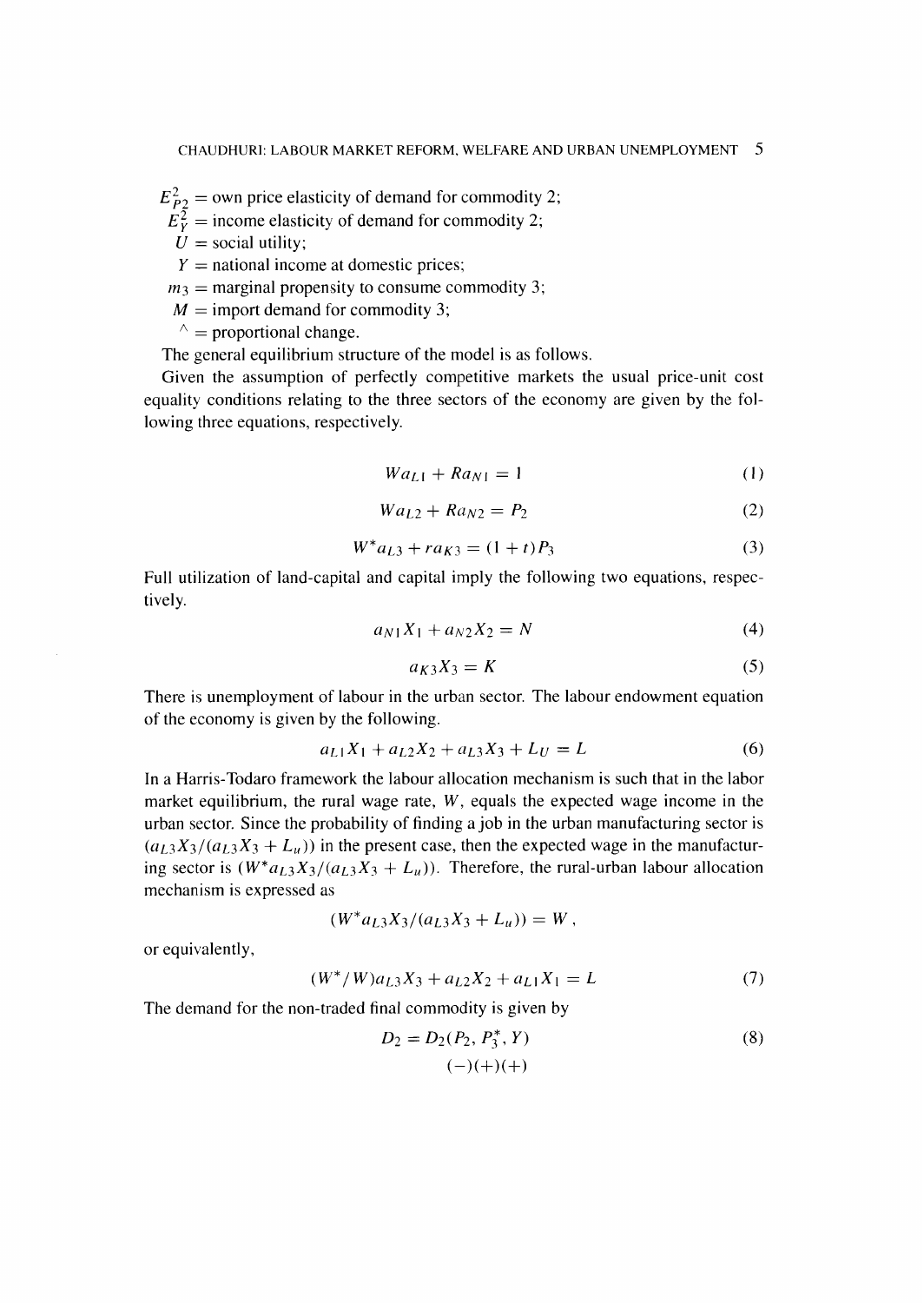We assume that commodity 2 is a normal good with negative and positive own price and income elasticities of demand, respectively. The cross-price elasticity is positive. So, we have

$$
E_{P2}^2 = ((\partial D_2/\partial P_2)(P_2/D_2)) < 0; E_Y^2 = ((\partial D_2/\partial Y)(Y/D_2)) > 0; \text{ and } ,
$$
\n
$$
E_{P3^*}^2 = ((\partial D_2/\partial P_{3^*})(P_{3^*}/D_2)) > 0.
$$

The demand-supply equality condition for commodity 2 is  $D_2 = X_2$ . Using (8), this can be rewritten as follows.

$$
X_2 = D_2(P_2, P_3^*, Y) \tag{9}
$$

The demand for the importables (commodity 3) and the volume of import are given by the following two equations, respectively.

$$
D_3 = D_3(P_2, P_3^*, Y); \text{ and,} \tag{10}
$$

$$
(+)(-)(+)
$$

$$
M = D_3(P_2, P_3^*, Y) - X_3 \tag{11}
$$

The national income of the economy at domestic prices is given by

$$
Y = X_1 + P_2 X_2 + P_3^* X_3 + t P_3 M \tag{12.1}
$$

or equivalently,

$$
Y = WL + RN + rK + tP_3M \tag{12.2}
$$

In equation (12.2),  $WL$  gives the total wage income of the workers employed in the different sectors of our Harris-Todaro economy.<sup>4</sup> RN is the rental income from landcapital.  $rK$  is the capital income. Finally,  $tP_3M$  is the tariff revenue earned by the government from import of commodity 3, which is handed over to the consumers in a lump-sum fashion.

The working of the system is as follows. The production structure does not possess the decomposition property but sectors 1 and 2 together form a Heckscher-Ohlinsubsystem (HOSS). r is determined from equation (3) as is  $W^*$  exogenously given. W and R are obtained from equations (1) and (2) as functions of  $P_2$ .  $X_3$  is found from (5) as  $W^*$  and r are known. Inserting the value of  $X_3$  into (7) and solving simultaneously with equation (4) one can obtain  $X_1$  and  $X_2$  in terms of  $P_2$ . From equations (10), (11) and (12.2),  $D_3$ , M and Y are found. As  $X_2$  and Y have already been obtained in terms of  $P_2$ , the equilibrium value of  $P_2$  is obtained from (9). Once  $P_2$  is known the equilibrium values of all endogenous variables, except,  $L_U$  are known. Finally,  $L_U$  is determined from equation (6).

The demand side of the model is represented by a quasi-concave social utility function. Let  $U$  denote the social utility that depends on the consumption demands for the three commodities<sup>5</sup> denoted by,  $D_1$ ,  $D_2$  and  $D_3$ . Thus, it is shown as

 $4\;$  In an H-T framework, the average wage of labour in the economy is equal to the rural sector wage. This special property is called the `envelope property'.

 $<sup>5</sup>$  All the three sectors produce final commodities in this model.</sup>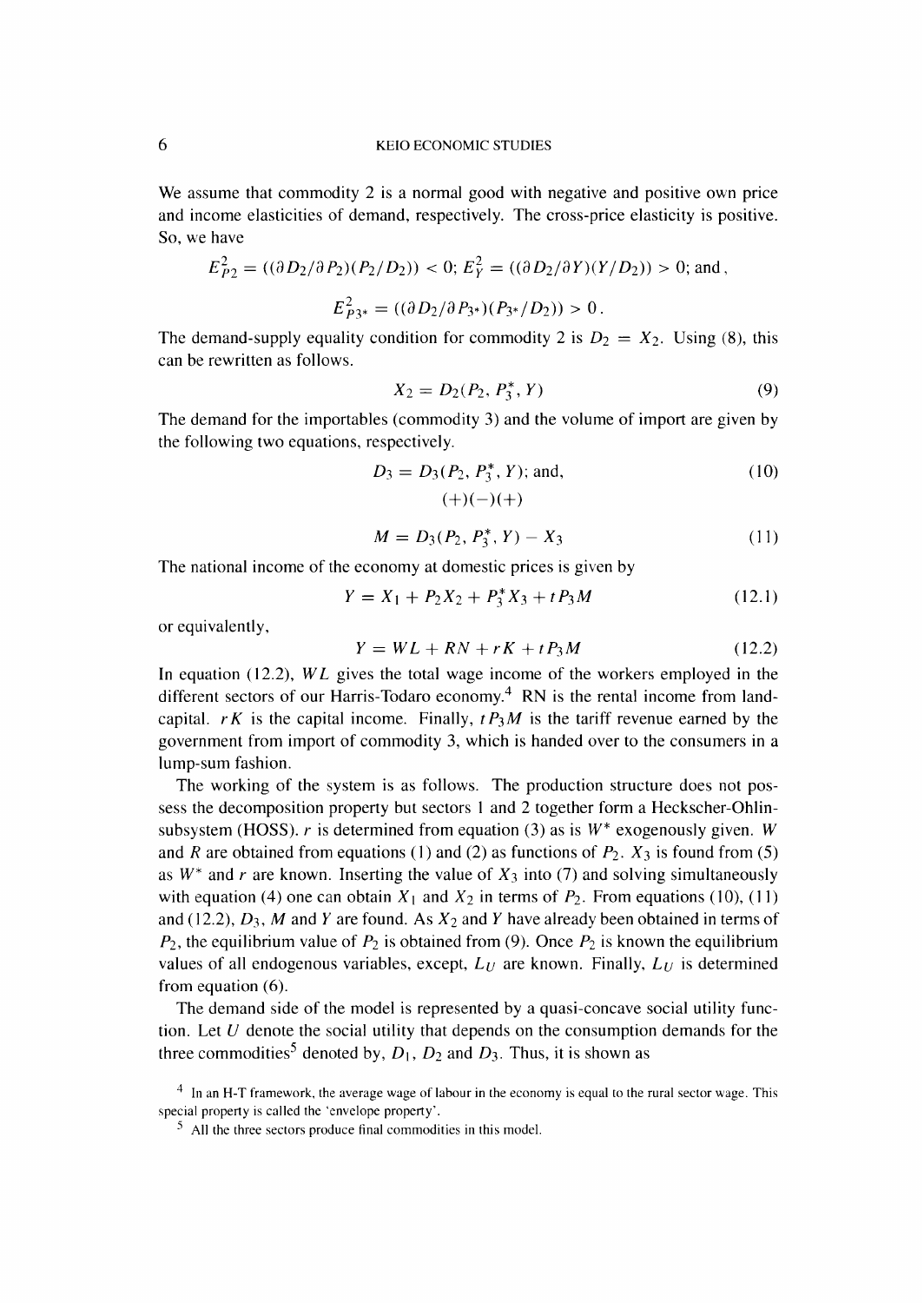$$
U = U(D_1, D_2, D_3) \tag{13}
$$

The balance of trade equilibrium requires that

$$
D_1 + P_3 D_3 = X_1 + P_3 X_3, \tag{14}
$$

or equivalently,

$$
D_1 + P_2 D_2 + P_3^* D_3 = X_1 + P_2 X_2 + P_3^* X_3 + t P_3 M \tag{14.1}
$$

Note that commodity 2 is a non-traded final consumption good. So, we have  $D_2 = X_2$ in equilibrium.

## 3. COMPARATIVE STATICS

 In this section of the paper, we shall analyze the consequences of a policy of labour market reform on the competitive rural wage, national welfare and the problem of unemployment in the urban area of the economy. The unionized wage is positively related to the bargaining strength of the trade unions which is, however, amenable to policy measures. If the government undertakes measures e.g. partial or complete ban on resorting to strikes by the trade unions, reformation of employment security laws to curb union power, the unionized wage falls.<sup>6</sup> Thus, labour market reform in this paper is captured in terms of an exogenous reduction in the unionized wage,  $W^*$ .

### 3.1. Labour market reform, competitive wage and welfare

Owing to a policy of labour market reform, the unionized urban wage,  $W^*$ , decreases. The return to capital,  $r$ , rises to satisfy the zero-profit condition for the urban sector (see equation 3). Urban producers now adopt less capital-intensive technique of production than before leading to a decrease in the capital-output ratio,  $a_{K3}$  and an increase in the labour-output ratio,  $a_{L3}$ . As capital is specific to sector 3, a fall in  $a_{K3}$  implies an expansion of the urban sector, both in terms of output and employment. From equations (3) and (5), the expressions for changes in r and  $X_3$  can be written as follows.

$$
\hat{r} = -(\theta_{L3}/\theta_{K3})\hat{W}^*; \text{ and},
$$
  

$$
\hat{X}_3 = -(\hat{S}_{KL}^3/\theta_{K3})\hat{W}^*
$$
 (15.1)

The other two factor prices,  $W$  and,  $R$ , are indirectly affected due a decrease in the unionized wage through a change in the price of the non-traded final commodity,  $P_2$ . Differentiating equations (1) and (2) and solving we get

$$
\hat{W} = -(\theta_{N1}/|\theta|)\hat{P}_2; \text{ and},
$$
\n
$$
\hat{R} = (\theta_{L1}/|\theta|)\hat{P}_2
$$
\n(15.2)

 $<sup>6</sup>$  Many of the developing countries, including India, are now seriously thinking in implementing labour</sup> market reforms. But, not much progress has been made so far toward implementation of such a highly politically sensitive measure and hence the outcome of this on the unionized wage cannot be statistically established a priori. However, it follows logically that such a move is likely to lower the unionized wage. See footnote 3 for details.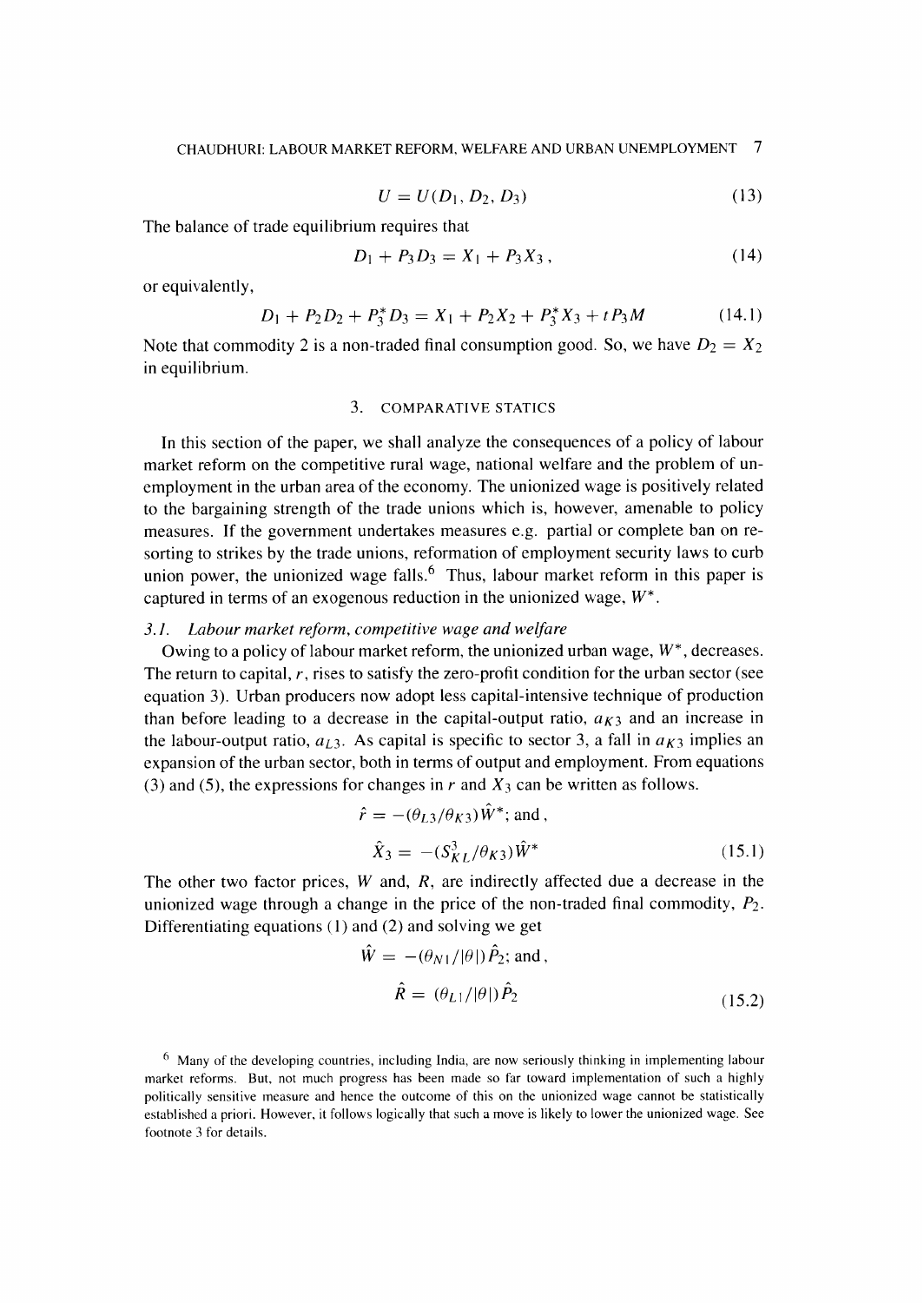where  $|\theta| = (\theta_{L1} \theta_{N2} - \theta_{L2} \theta_{N1}) < 0$  as sector 2 is more labour-intensive relative to sector 1.

Totally differentiating equations  $(4)$  and  $(7)$  and using  $(15.1)$  and  $(15.2)$  we have the following two expressions, respectively.

$$
\lambda_{N1}\hat{X}_1 + \lambda_{N2}\hat{X}_2 = A_1\hat{P}_2 \tag{16}
$$

$$
\lambda_{L1}\hat{X}_1 + \lambda_{L2}\hat{X}_2 = -A_2\hat{P}_2 - A_3\hat{W}^*
$$
 (17)

where

$$
A_1 = (1/|\theta|)[(\lambda_{N1}S_{NL}^1 + \lambda_{N2}S_{NL}^2)] < 0;
$$
  
\n
$$
A_2 = (1/|\theta|)[\lambda_{L1}S_{LN}^1 + \lambda_{L2}S_{LN}^2 + (\theta_{N1}W^*\lambda_{L3}/W)] < 0; \text{ and } , \qquad (18)
$$
  
\n
$$
A_3 = (W^*\lambda_{L3}/W\theta_{K3})(\theta_{K3} - S_{LK}^3 - S_{KL}^3)
$$

We now define  $S_{jk}^i$  s. Here  $S_{jk}^i$  is the degree of substitution between factors in sector  $i, i = 1, 2, 3$ . For example,  $S_{LL}^1 \equiv (W/a_{L1})(\partial a_{L1}/\partial W); S_{LN}^1 \equiv (R/a_{L1})(\partial a_{L1}/\partial R)$ with  $S_{ik}^i > 0$  for  $j \neq k$ ; and,  $S_{ij}^i < 0$ . We note that as the production functions are homogeneous of degree one, the factor coefficients,  $a_{ij}$  s would be homogeneous of degree zero in the factor prices. Therefore, the sum of elasticities for any factor of production in any sector with respect to factor prices must be zero. For example, for labour in sector 1 we have  $(S_{LL}^1 + S_{LN}^1) = 0$ . All other mathematical terms have already been defined in section 2, immediately before the formal presentation of the model.

Solving (16) and (17) by Cramer's rule we obtain<sup>8</sup>

$$
\hat{X}_2 = -(1/|\lambda|)[(\lambda_{L1}A_1 + \lambda_{N1}A_2)\hat{P}_2 + \lambda_{N1}A_3\hat{W}^*]
$$
\n(19)

where:  $|\lambda| = (\lambda_{N1}\lambda_{12} - \lambda_{N2}\lambda_{L1}) > 0$  as sector 1 less labour-intensive vis-à-vis sector 2.

Now differentiating equations  $(8)$ ,  $(11)$  and  $(12.2)$  and using  $(15.1)$  and  $(15.2)$  we obtain:9

$$
\hat{D}_2 = \hat{P}_2[E_{P2}^2 + (E_Y^2 V/Y)\{(1/|\theta|)(RN\theta_{L1} - WL\theta_{N1}) + tP_3P_2(\partial D_3/\partial P_2)\}] \n+ \hat{W}^*[(E_Y^2 V/\theta_{K3}Y)(tP_3X_3S_{KL}^3 - rK\theta_{L3})]
$$
\n(20)

As commodity 2 is non-traded, its market must clear domestically and the comparative static exercises are meaningful only if the equilibrium in the market for commodity 2 is stable. The stability of equilibrium in the market for commodity 2 requires that:<sup>10</sup>

 $(\hat{D}_2/\hat{P}_2) - (\hat{X}_2/\hat{P}_2) < 0$ . Using (19) and (20) the stability condition can be rewritten as follows.

 $7$  See Appendix I for derivations.

<sup>&</sup>lt;sup>8</sup> This has been derived in Appendix I.

<sup>&</sup>lt;sup>9</sup> See Appendix I for detail derivation.

 $10$  The derivation of the stability condition has been presented in Appendix II.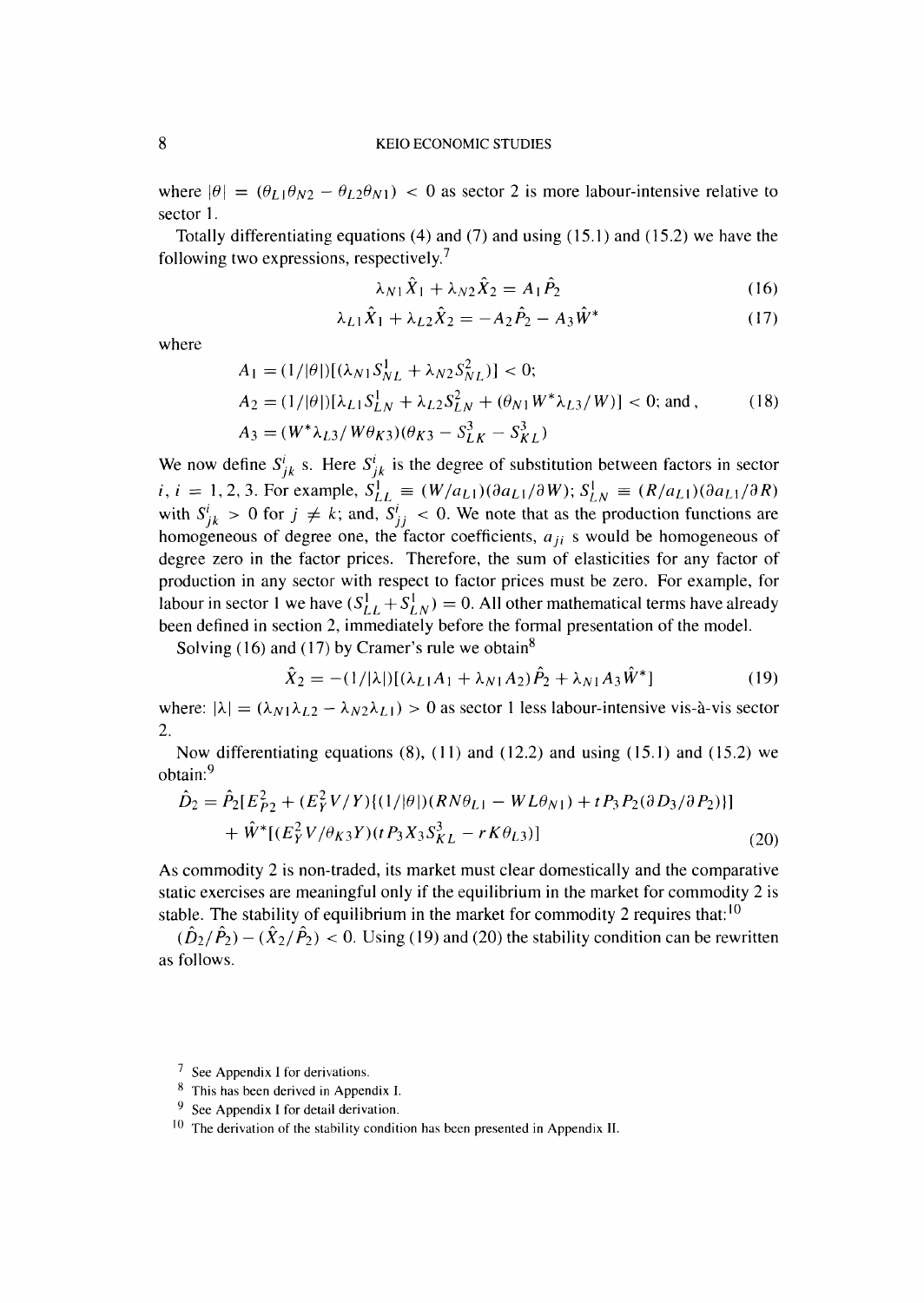$$
(\hat{D}_2/\hat{P}_2) - (\hat{X}_2/\hat{P}_2) = [E_{P2}^2 + (E_Y^2 V/Y)\{(1/|\theta|)(RN\theta_{L1} - WL\theta_{N1}) + tP_3P_2(\partial D_3/\partial P_2)\}] + (1/|\lambda|)[(\lambda_{L1}A_1 + \lambda_{N1}A_2)] = \Delta < 0.
$$
 (21)

In equilibrium, the demand for commodity 2 must equal its supply. Differentiating equations (9), (11) and (12.2), using (15.1), (15.2), (19)–(21) and simplifying one gets: <sup>11</sup>

$$
\hat{P}_2 = -(\hat{W}^*/\Delta)[(E_Y^2 V P_3^* X_3/\theta_{K3} Y)(t S_{KL}^3/1 + t) - (\theta_{K3}\theta_{L3})]
$$
  
+ {(\lambda\_{N1} W^\* \lambda\_{L3}/|\lambda| W \theta\_{K3})(\theta\_{K3} - S\_{LK}^3 - S\_{KL}^3)] (22)

As  $\Delta < 0$  (see (21)) from (22) it is easy to check that  $\hat{P}_2 > 0$  when  $\hat{W}^* < 0$  under the sufficient condition:<sup>12</sup>

$$
[\{\theta_K \mathfrak{z} \theta_{L3} (1+t)/t\} \ge S_{KL}^3 \ge \theta_{K3}]
$$
\n(23)

Now from (15.2), we find that  $\hat{W} > 0$  and  $\hat{R} < 0$  when  $\hat{W}^* < 0$  under the sufficient condition, as stated above. This leads to the following proposition.

**PROPOSITION** 1. If  $[\{\theta_K \mathfrak{z} \theta_{L3}(1 + t)/t\} \geq S_{KL}^3 \geq \theta_{K3}]$ , a policy of labour market reform leads to: (i) an increase in the rural wage rate; (ii) a decrease in the return to land-capital; and, (iii) an increase in the price of the non-traded final commodity.

We explain proposition 1 as follows. As the rural sector wage,  $W$ , and the return to land-capital,  $R$ , depend on the price of the non-traded commodity,  $P_2$ , let us first see how labour market reform affects  $P_2$ . A policy of labour market reform resulting in a decrease in the unionized wage,  $W^*$ , raises the return to capital, r, to satisfy the zeroprofit condition for sector 3 (see equation 3). As the  $(W^*/r)$  ratio falls, the producers in the urban sector adopt less capital-intensive technique of production than before leading to a decrease in the capital-output ratio,  $a_{K3}$  and an increase in the labour-output ratio,  $a_{1,3}$ . As capital is specific to sector 3, a fall in  $a_{K3}$  and an increase in  $a_{L3}$  imply an expansion of the urban sector, both in terms of output and employment. Thus, there are two opposite effects on the expected wage rate in the urban sector. It falls as the unionized wage,  $W^*$ , falls while it rises as the level of employment in the urban sector rises. The expected urban wage actually increases if  $S_{KL}^3 \ge \theta_{K3}$  and /or  $S_{KL}^3 \ge \theta_{K3}$ . If this happens, there would be a fresh migration from the rural to the urban sector. This lowers the supply of labour to the two rural sectors (HOSS). As a consequence, sector 2 (sector 1) contracts (expands) following a Rybczynski type effect as sector 2 is more labour-intensive relative to sector 1. As the supply of the non-traded commodity produced by sector 2 decreases given its demand, its price,  $P_2$  should increase in order to satisfy the demand-supply equality condition (equation 9). On the other hand, as sector 3 expands the volume of import of commodity 3 falls and this lowers the tariff revenue. Besides, the aggregate capital income has increased following an increase in the rate of return to capital,  $r$ . If the latter effect dominates over the former, the

<sup>&</sup>lt;sup>11</sup> This is shown in Appendix I.

 $12$  One may check that this result holds under a few alternative sufficient conditions as well.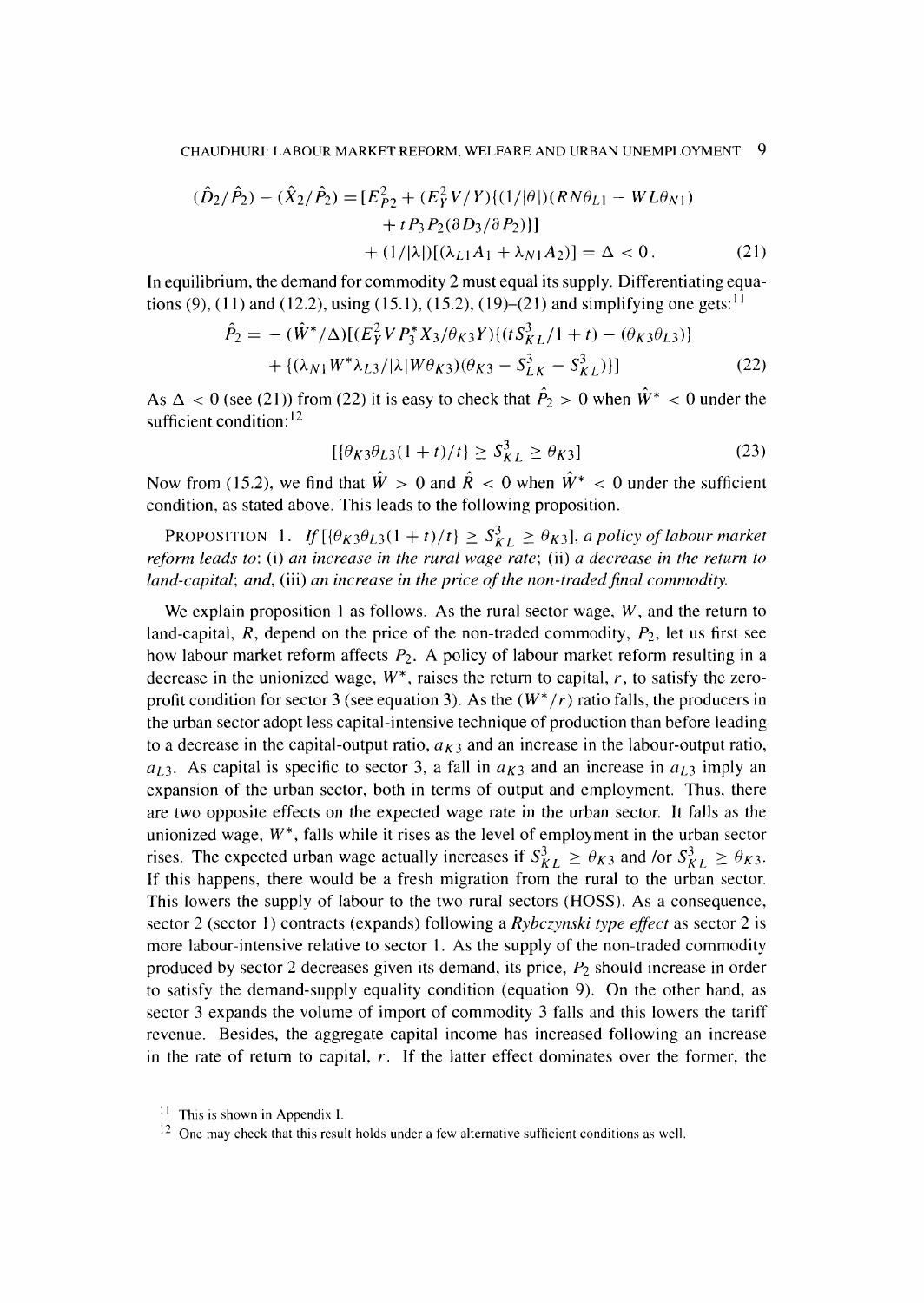national income at domestic prices, Y, rises, other things remaining unchanged.<sup>13</sup> This happenes if  $((tS_{KI}^3/1 + t) \leq \theta_{K3}\theta_{L3})$ . This raises the demand for commodity 2 and, therefore, exerts an upward pressure on  $P_2$ , given the supply of good 2. All these will be quite clear if one looks at equation (22). The terms in the first pair of curly-brackets in the right-hand side denote the demand side effects while those in the other represent the supply side effects on  $P_2$ . If the sufficient conditions as stated above hold both the demand supply effects work in the same direction and lead to an increase in  $P_2$ . Then, an increase in  $P_2$  produces a *Stolper-Samuelson effect* in the HOSS leading to an increase in the rural wage,  $W$ , and a decrease in the return to land-capital,  $R$ , as sector 2 is more labour-intensive vis-à-vis sector 1.

To analyze the welfare implication of labour market reform totally differentiating equations (13) and (14.1) and using (15.2) we get:  $14$ 

$$
(1/U_1)(dU/dW^*)
$$
  
=  $V[(L_3 + L_U)(dW/dW^*) + tP_3{(\partial D_3/\partial P_2) + X_2(\partial D_3/\partial Y)}(dP_2/dW^*)$   
(+)  $(-)$  (+)  $(+)$   $(-)$   
 $-(P_3^*X_3/\theta_{K3}W^*){(\theta_{L3}\theta_{K3}) - (tS_{KL}^3/1 + t)}]$  (24)

From (24) it is easy to verify that  $(1 / U_1) (dU/dW^*)$  < 0 under the sufficient condition<sup>15</sup> that:  $[\theta_K \theta_{L3}(1 + t)/t \geq S_{KL}^3] \geq \theta_{K3}$ . This establishes the following proposition.

PROPOSITION 2. In an economy with a non-traded backward agricultural sector and a tariff-protected import-competing sector, a policy of labour market reform that lowers the unionized urban wage improves social welfare if  $[(\theta_K \theta_{L3}(1 + t)/t)] \ge$  $S_{KL}^3 \ge \theta_{K3}$ ].

 A policy of labour market reform that lowers the unionized urban wage produces three effects on welfare in this model. First, the competitive rural wage and the return to capital increase while the rental to land-capital decreases.<sup>16</sup> The amount of tariff revenue which the consumers receive as transfer payments also changes. However, under the sufficient condition as presented above, the net effect of all these would be an

 $14$  This has been derived in Appendix III.

<sup>15</sup> If the technology in sector 3 (urban sector) is of the fixed-coefficient type i.e. if  $S_{ii}^3 = 0$  for j,  $i = L, K$ ,

it is easy to check that  $(1/U_1)(dU/dW^*)$  < 0 under the sufficient condition:  $(E_Y^2 VWL/Y) > (\lambda_{N1}/|\lambda|)$ .

<sup>&</sup>lt;sup>13</sup> There will be only two effects on Y so long as the price of the non-traded commodity,  $P_2$ , remains unaltered. Subsequently,  $P_2$  will change as the demand and supply of the non-traded commodity change that, in turn, changes the rural sector wage, the return to land-capital and the tariff revenue and hence  $Y$  once more. All these have been discussed further in the discussions of the welfare consequence of labour market reform (proposition 2).

 <sup>16</sup> See proposition 1 and the subsequent discussions .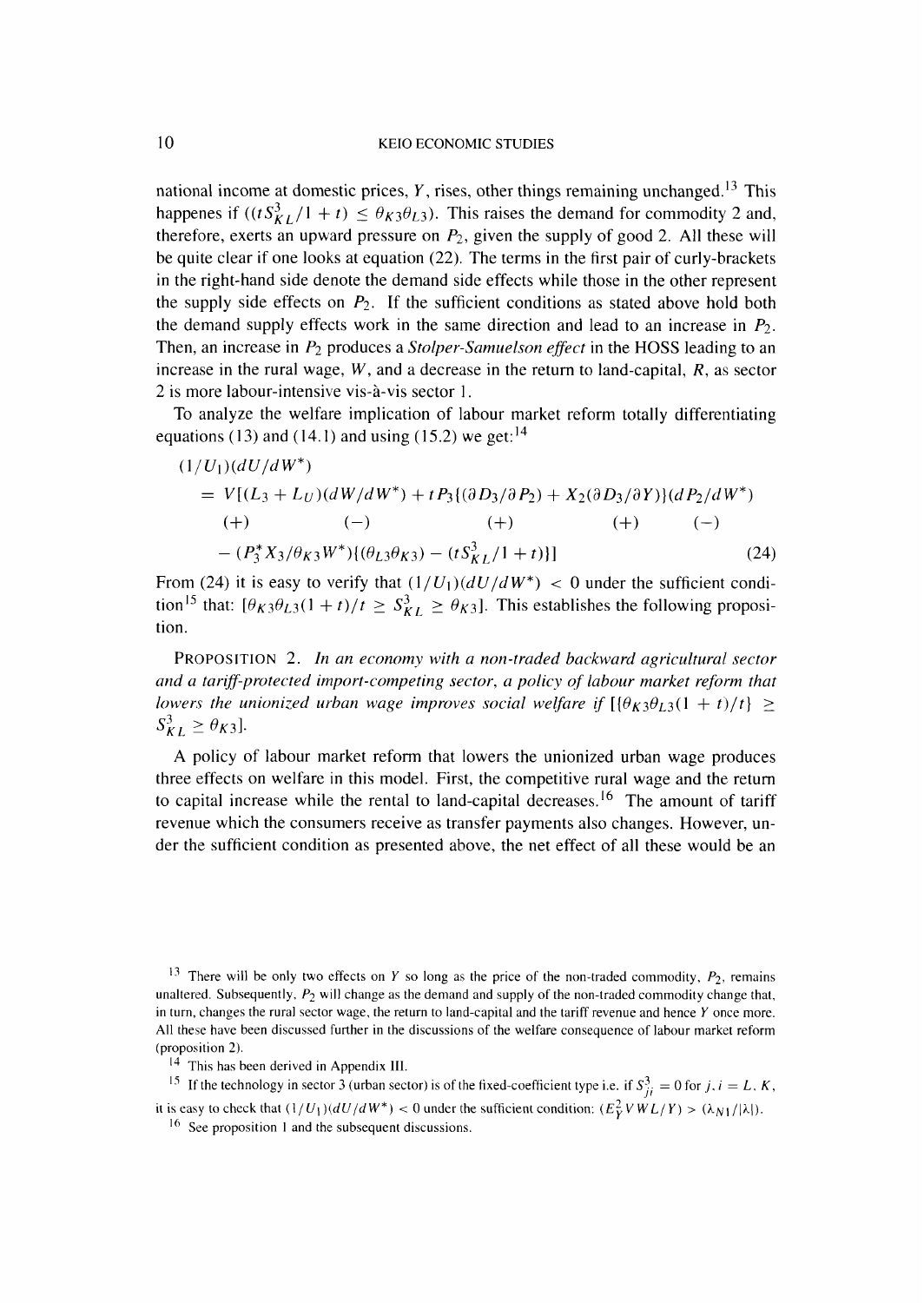increase in the national income at domestic prices<sup>17</sup> and this produces a positive effect on welfare. Secondly, as the price of the non-traded final commodity  $(P_2)$  rises, the relative domestic price of the importables (in terms of  $P_2$ ) falls. This leads to an increase in the demand for the importables as different commodities are substitutes to the consumers. Besides, the increase in income national at domestic prices also raises the demand for commodity 3. So, both these effects push up the import demand. This causes welfare to improve as the demand side distortionary cost of tariff falls. Finally, a reduction in the unionized urban wage leads to an increase in the domestic production of commodity 3 and hence lowers the import demand. Thus, the allocation of economic resources becomes more inefficient and the cost of tariff protection of the supply side increases which works negatively on welfare. The net result of all these three effects would be an increase in social welfare if the first two positive effects together are stronger than the third effect. This is actually the case and social welfare indeed improves if  $[{(\theta_{K3}\theta_{L3}(1 + t)/t)} \geq S_{KL}^3 \geq \theta_{K3}]$  which is quite clear from our verbal explanation of proposition 1. It may be mentioned that in the absence of any tariff, only the first effect exists and welfare improves unambiguously due to labour market reform.

### 3.2. Labour market reform and urban unemployment

We are now going to analyze the consequence of labour market reform on the problem of urban unemployment.

Subtraction of (6) from (7) yields

$$
L_U = [\{(W^*/W) - 1\}a_{L3}X_3] \tag{25}
$$

Totally differentiating equation (25), using (15.1) and (25) and simplifying one can derive the following expression.18

$$
(L_U/W^*) = [\{(\lambda_{L3} + \lambda_{LU})/\lambda_{LU}\}\
$$
  
(+)  

$$
- \{(\mathcal{S}_{LK}^3 + \mathcal{S}_{KL}^3)/\theta_{K3}\}] - [(\lambda_{L3} + \lambda_{LU})/\lambda_{LU}\}(\hat{W}/\hat{W}^*)]
$$
(26)  
(+) (+)

Using (15.2) and (23) from (26) one can infer that  $L_U < 0$  when  $W^* < 0$  under the following two sufficient conditions:<sup>19</sup> (i)  $[\theta_K 3\theta_{L3}(1 + t)/t \geq S_{KL}^3 \geq \theta_{K3}]$ ; and (ii)  $[{(\lambda_{L3} + \lambda_{LU})/\lambda_{LU}}] \geq {(S_{LK}^3 + S_{KL}^3)/\theta_{K3}}]$ . This leads to the final proposition of the model.

<sup>17</sup> We have already explained as to how a decrease in  $W^*$  leads to an increase in Y at given  $P_2$  under the sufficient conditions as stated in proposition 1. Now as  $P_2$  rises W rises and R falls. But, the magnitube of increase in aggregate wage income would be greater than the amount of decrease in aggregate rental income to land-capital as sector 2 is more labour-intensive relative to sector 1. Besides, an increase in  $P_2$  raises the import-demand for commodity 3 by lowering the relative domestic price of commodity 3. This raises the tariff-revenue. From all these, we find that the national income at domestic prices,  $Y$ , rises under the sufficient conditions as stated above.

<sup>18</sup> See Appendix IV for its derivation.

<sup>19</sup> If the technology in sector 3 (urban sector) is of the fixed-coefficient type, one can verify that  $(dL_U/dW^*)$  > 0 under the sufficient condition:  $(E_V^2 V W L/Y)$  >  $(\lambda_{N1}/|\lambda|)$ .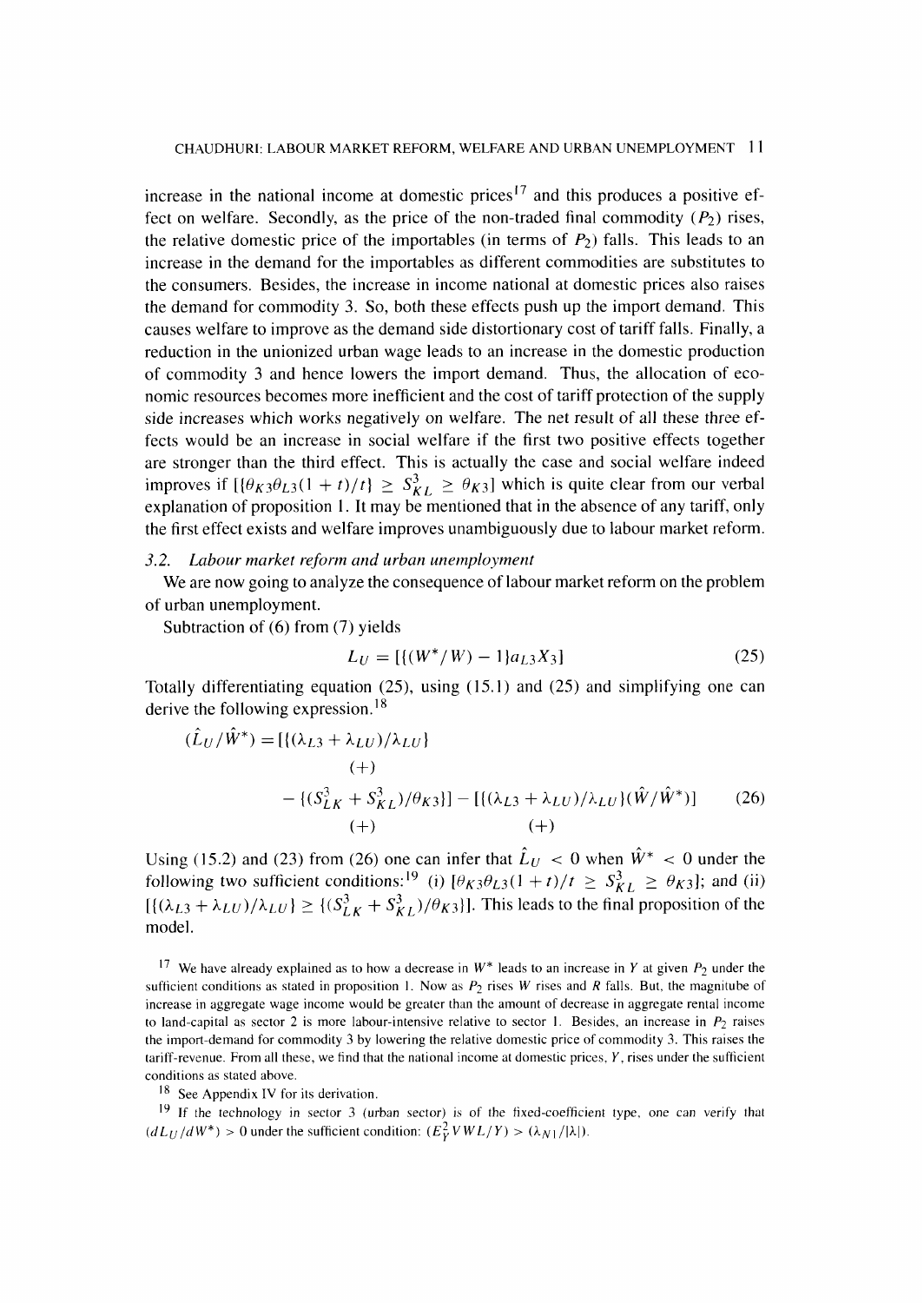PROPOSITION 3. A policy of labour market reform lowers the level of urban unemployment if (i)  $[\{\theta_K \beta \theta_{L3}(1 + t)/t\} \geq S_{KL}^3 \geq \theta_{K3}]$ ; and (ii)  $[\{\lambda_{L3} + \lambda_{LU}\}/\lambda_{LU}] \geq$  $\{(S_{LK}^3 + S_{KL}^3)/\theta_{K3}\}.$ 

We explain proposition 3 in the following manner. In the migration equilibrium the expected urban wage for a prospective rural migrant equals the actual rural wage. A policy of labour market reform affects the migration equilibrium in three ways. First, the unionized urban wage decreases. This lowers the expected urban wage. Secondly, the urban sector expands both in terms of output and employment as producers adopt a less capital-intensive technique of production than before and capital is specific to this sector. As the number of jobs available in the urban sector increases, it raises the expected urban wage. Hence, there are two opposite effects on the expected urban wage, The net effect would be an increase in the expected urban wage if  $S_{KL}^3 \ge \theta_{K3}$  and/or  $S_{LK}^3 \ge \theta_{K3}$ . This paves the way for fresh migration from the rural to the urban sector. This net effect may be termed as the centrifugal force that drives the rural workers to move away from the rural sector. If the rural sector wage remains unchanged, the number of net jobs created in the urban sector falls short of the number of new migrants into the urban sector and the unemployment problem in the urban area aggravates. Finally, owing to a reduction in the unionized urban wage, the price of the non-traded commodity rises under the sufficient condition,  $[\{\theta_{K3}\theta_{L3}(1 + t)/t\} \geq S_{KL}^3 \geq \theta_{K3}]$ , and leads to an increase in the competitive rural wage (see proposition 1). This we may call the centripetal force that prevents rural workers from migrating into the urban sector. Thus, there are three different effects working on determination of the size of the unemployed urban workforce. If the latter effect outweighs the net effect of the first two, the level of urban unemployment falls. This happens if  $[{((\lambda_{L3} + \lambda_{LU})/\lambda_{LU}) \geq ((S_{LK}^3 + S_{KL}^3)/\theta_{K3})}].$ 

### 4. CONCLUDING REMARKS

 After essentially satisfactory progress in implementation of trade and investment reforms, many of the developing countries including India are presently thinking about undertaking labour market reforms. But, the policymakers are hesitating to implement measures like partial or complete ban on resorting to strikes by the trade unions, reformation of employment security laws to curb union power on the apprehension that any such attempt would be vehemently opposed by trade unions and opposition political parties. A populist belief by the trade unions is that policies pertaining to labour market reform would lead to a general reduction in the unskilled wages and make all the common (unskilled) workers worse off. This paper has made an attempt to examine whether the ominous apprehensions about labour market reform are based upon any solid theoretical foundations using a three sector HT model with agricultural dualism and a non-traded final commodity. The analysis of the present paper finds that labour market reform is likely to be welfare-improving and may not aggravate the problem of urban unemployment in the given setup. In the presence of agricultural dualism and a non-traded final agricultural commodity, the aggregate factor income and the demand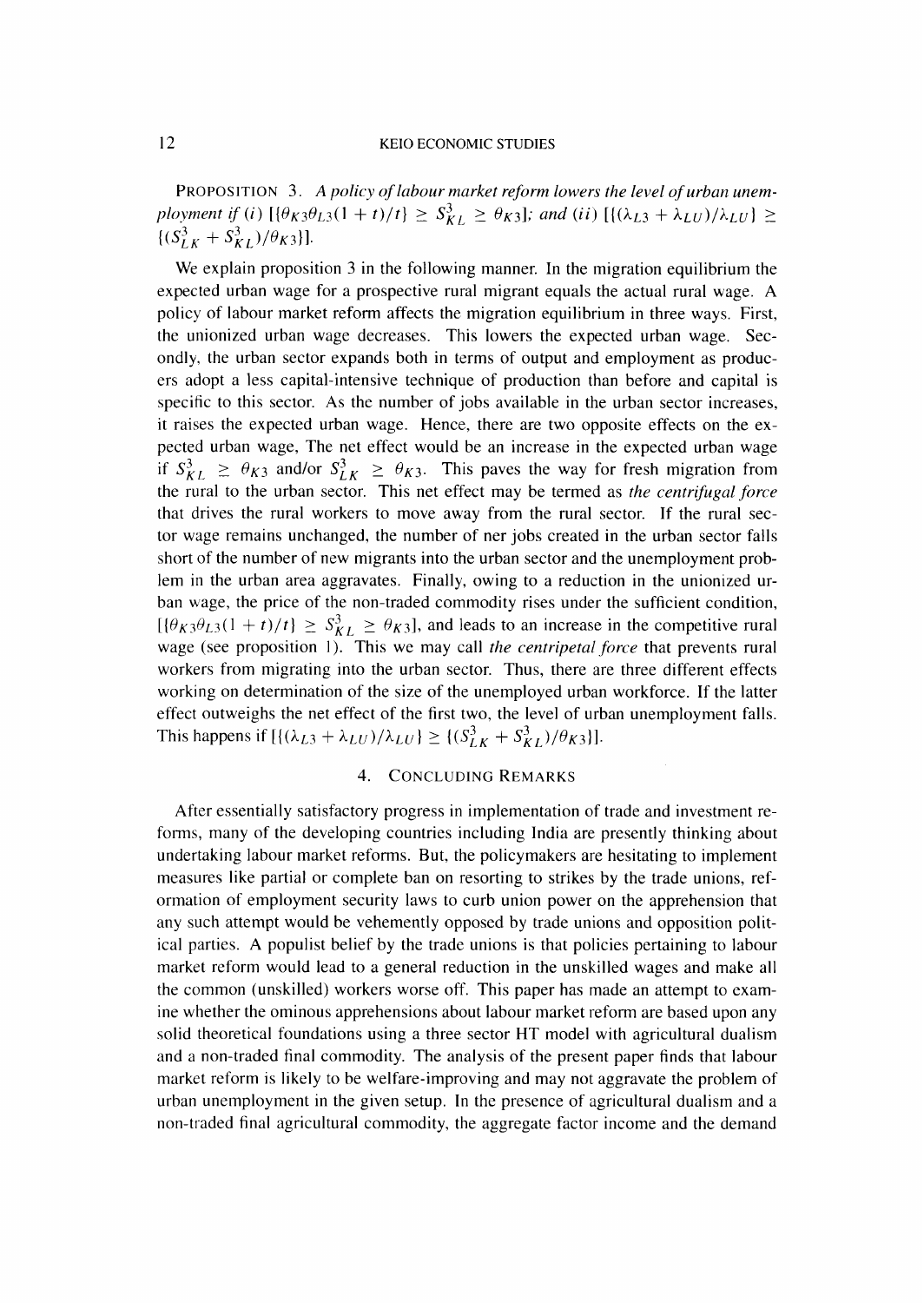for importables increase. The aggregate effect of these two may outweigh the deadweight loss caused by the protectionist policy on the economy. The competitive rural wage increases and may lower the problem of urban unemployment. Therefore, this theoretical framework may be useful in explaining as to why labour market reform forms an integral constituent of the liberalized economic package in the liberalizing countries.

### **REFERENCES**

- Bardhan, P. K. (1973): 'A model of growth of capitalism in a dual agrarian economy', in: Bhagwati, J. M., Eckaus, R. S. (Eds.), Development and Planning: Essays in Honour of Paul Rosenstein-Rodan. USA, MIT Press.
- Bhalotra, S. (2002): 'The impact of economic liberalization on employment and wages in India', ILO, Geneva.
- Chaudhuri, S. (2003): `How and how far to liberalize a developing country with informal sector and factor market distortions', Journal of International Trade and Economic Development 12(4), 403-428.
- Harris, J. R. and Todaro, M. (1970): 'Migration, unemployment, and development: a two-sector analysis', American Economic Review 60, 126-142.

## MATHEMATICAL APPENDICES

### APPENDIX I: DETAILED DERIVATIONS OF DIFFERENT EXPRESSIONS

In this paper, we are interested to analyze the effects of labour market reform only. Labour market reform here is captured by a reduction in the unionized wage,  $W^*$  All other parameters are assumed to be unchanged.

Differentiating equation (3) one gets:

$$
\theta_{L3}\tilde{W}^* + \theta_{K3}\hat{r} = 0 \tag{A.1}
$$

From (A.1) one can write:

$$
\hat{r} = -(\theta_{L3}/\theta_{K3})\hat{W}^*
$$
\n(15.1)

Now differentiating (5) we obtain:

$$
(S_{KL}^{3}\hat{W}^{*} + S_{KK}^{3}\hat{r}) + \hat{X}_{3} = 0
$$
 (A.2)

Inserting the value of  $\hat{r}$  into (A.2) and using  $(S_{KL}^3 + S_{KK}^3) = 0$ , we find:

$$
\hat{X}_3 = -(S_{KL}^3/\theta_{K3})\hat{W}^*
$$
\n(15.1)

Using (11) from (12.2) we can write:

$$
Y = WL + RN + rK + tP_3[D_3(P_2, P_3^*, Y) - X_3]
$$
 (A.3)

Total differentiation of (A.3) yields

$$
dY = LdW + NdR + Kdr + tP_3\{(\partial D_3/\partial P_2)dP_2 + (\partial D_3/\partial Y)dY - dX_3\}
$$
  
or,  $dY(1 - tP_3\partial D_3/\partial Y) = LdW + NdR + Kdr + tP_3(\partial D_3/\partial P_2)dP_2 - tP_3dX_3$   
or,  $dY(1 - tm_3/(1 + t)) = LdW + NdR + Kdr + tP_3(\partial D_3/\partial P_2)dP_2 - tP_3dX_3$   
or,  $\hat{Y} = (V/Y)[WL\hat{W} + RN\hat{R} + rK\hat{r} + tP_3P_2(\partial D_3/\partial P_2)\hat{P}_2$   
 $+ tP_3X_3(S_{KL}^3/\theta_{K3})\hat{W}^*]$  (A.4)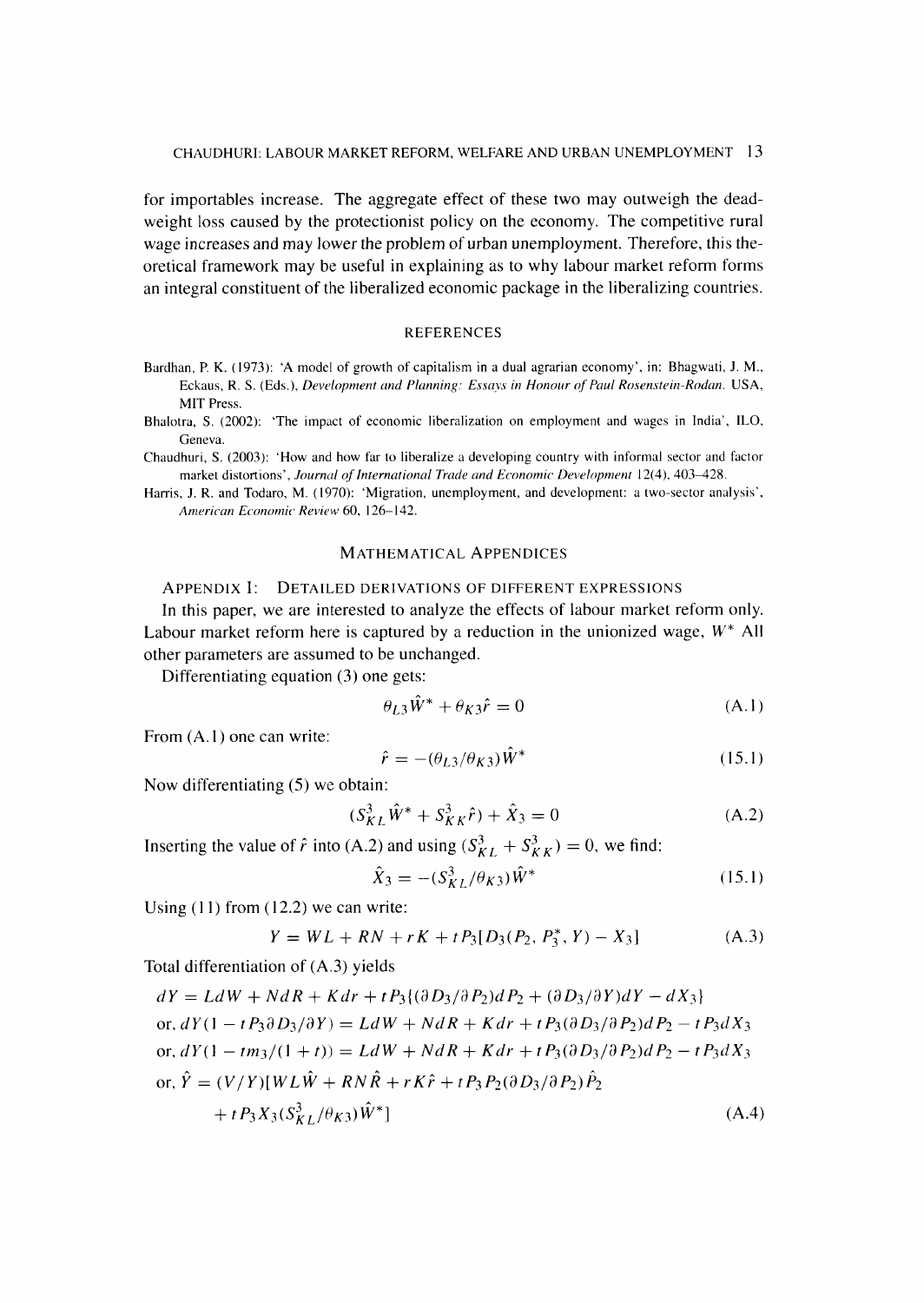where  $V = \left[\frac{(1+t)}{1+t(1-m_3)}\right] > 0$ ; and,  $m_3 = \frac{P_3^* \partial D_3}{\partial Y}$  is the marginal propensity to consume commodity 3, and  $1 > m_3 > 0$ .

Now, totally differentiating equation (4) one gets

$$
\lambda_{N1}\hat{X}_1 + \lambda_{N2}\hat{X}_2 = -\lambda_{N1}(S_{NL}^1\hat{W} + S_{NN}^1\hat{R}) - \lambda_{N2}(S_{NL}^2\hat{W} + S_{NN}^2\hat{R})
$$

Using (15.2) and simplifying the above expression can be rewritten as follows.

$$
\lambda_{N1}\hat{X}_1 + \lambda_{N2}\hat{X}_2 = A_1\hat{P}_2 \tag{16}
$$

where:  $A_1 = [\lambda_{N1} S_{NL}^1 + \lambda_{N2} S_{NL}^2] > 0.$ (Note that  $S_{NL}^1 + S_{NN}^{12} = 0 = S_{NL}^2 + S_{NN}^2$ ; and,  $\theta_{L1} + \theta_{N1} = 1 = \theta_{L2} + \theta_{N2}$ .) Similarly, differentiating equation  $(7)$  and using (15.1) one gets:

$$
\lambda_{L1}\hat{X}_1 + \lambda_{L2}\hat{X}_2 = -\hat{W}[\lambda_{L1}S_{LL}^1 + \lambda_{L2}S_{LL}^2 - (W^*\lambda_{L3}/W)] - \hat{R}[\lambda_{L1}S_{LN}^1 + \lambda_{L2}S_{LN}^2]
$$
  

$$
-\hat{W}^*[\{1 + S_{LK}^3 - S_{KL}^3\}(W^*\lambda_{L3}/W)]
$$
 (A.5)

Using (15.2) and simplifying, (A.5) can be rewritten as follows.

$$
\lambda_{L1}\hat{X}_1 + \lambda_{L2}\hat{X}_2 = -A_2\hat{P}_2 - A_3\hat{W}^*
$$
 (17)

where:

$$
A_2 = (1/|\theta|)[\lambda_{L1}S_{LN}^1 + \lambda_{L2}S_{LN}^2 + (\theta_{N1}W^* \lambda_{L3}/W)] < 0;
$$
 and,  

$$
A_3 = (W^* \lambda_{L3}/W \theta_{K3})(\theta_{K3} - S_{LK}^3 - S_{KL}^3).
$$

Arranging equations (16) and (17) in a matrix notation we get

$$
\begin{bmatrix} \lambda_{N1} & \lambda_{N2} \\ \lambda_{L1} & \lambda_{L2} \end{bmatrix} \begin{bmatrix} \hat{X}_1 \\ \hat{X}_2 \end{bmatrix} = \begin{bmatrix} A_1 \hat{P}_2 \\ -A_2 \hat{P}_2 - A_3 \hat{W}^* \end{bmatrix}
$$
 (A.6)

Now solving (A.6) using Cramer's rule and simplifying one can find:

$$
\hat{X}_2 = -(1/|\lambda|)[(\lambda_{L1}A_1 + \lambda_{N1}A_2)\hat{P}_2 + \lambda_{N1}A_3\hat{W}^*]
$$
\n(19)

where:  $|\lambda| = (\lambda_{N1}\lambda_{L2} - \lambda_{N2}\lambda_{L1}) > 0$  as sector 1 less labour-intensive vis-à-vis sector 2.

Now differentiating equation (8) one gets:

$$
\hat{D}_2 = E_{P2}^2 \hat{P}_2 + E_Y^2 \hat{Y}
$$

Using  $(A.4)$ ,  $(15.1)$  and  $(15.2)$  and simplifying the above expression can be rewritten as follows.

$$
\hat{D}_2 = \hat{P}_2[E_{P2}^2 + (E_Y^2 V/Y)\{(RN\theta_{L1} - WL\theta_{N1})(1/|\theta|) + tP_3P_2(\partial D_3/\partial P_2)\}]
$$
  
\n(-)\n(-)\n(-)\n(-)\n(-)\n(+)\n  
\n+  $[(E_Y^2 V/Y\theta_{K3})(tP_3X_3S_{KL}^3 - rK\theta_{L3})]\hat{W}^*$ \n(20)

In equilibrium, we have:

$$
\hat{D}_2 = \hat{X}_2. \tag{A.7}
$$

Using (19) and (20) from (A.7) one can write: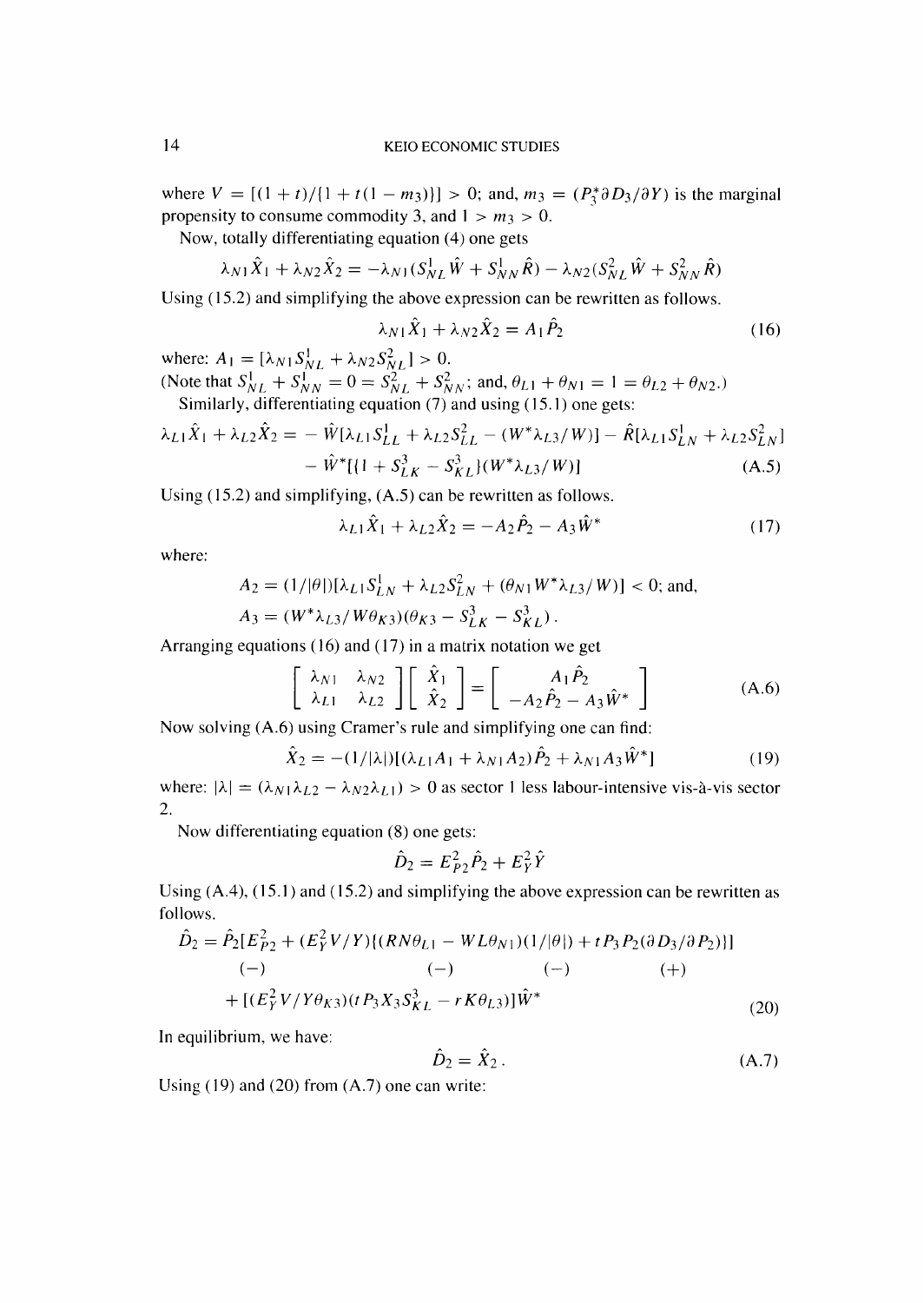$$
\hat{P}_2[E_{P2}^2 + (E_Y^2 V/Y)\{(RN\theta_{L1} - WL\theta_{N1})(1/|\theta]) + tP_3P_2(\partial D_3/\partial P_2)\}] \n+ [(E_Y^2 V/Y\theta_{K3})(tP_3X_3S_{KL}^2 - rK\theta_{L3})]\hat{W}^* \n= -(1/|\lambda|)[(\lambda_{L1}A_1 + \lambda_{N1}A_2)\hat{P}_2 + \lambda_{N1}A_3\hat{W}^*]
$$

Collecting terms and simplifying one gets:

$$
\hat{P}_2 = -(\hat{W}^*/\Delta)[(E_Y^2 V P_3^* X_3/\theta_{K3} Y)(t S_{KL}^3/1 + t) - (\theta_{K3}\theta_{L3})]
$$
  
+ {(\lambda\_{N1} W^\* \lambda\_{L3}/|\lambda| W \theta\_{K3})(\theta\_{K3} - S\_{LK}^3 - S\_{KL}^3)] (22)

where:

$$
\Delta = [E_{P2}^2 + (E_Y^2 V/Y) \{ (1/|\theta|) (RN\theta_{L1} - WL\theta_{N1}) + tP_3 P_2 (\partial D_3 / \partial P_2) \} ]
$$
  
+  $(1/|\lambda|)[(\lambda_{L1}A_1 + \lambda_{N1}A_2)]$ 

## APPENDIX II: STABILITY CONDITION OF THE MARKET FOR COMMODITY 2

As commodity 2 is internationally non-traded its market must clear domestically through adjustments in its price,  $P_2$ .

The stability condition in the market for commodity 2 requires that  $(d(D_2 X_2$ / $dP_2$ ) < 0. This implies around equilibrium, initially,  $D_2 = X_2$ . Thus,

$$
((\hat{D}_2/\hat{P}_2) - (\hat{X}_2/\hat{P}_2)) < 0. \tag{A.8}
$$

From (19) and (20) we can derive the following two expressions, respectively.

$$
(\hat{X}_2/\hat{P}_2) = -(1/|\lambda|)(\lambda_{L1}A_1 + \lambda_{N1}A_2); \text{ and,} \tag{A.9}
$$

$$
(\hat{D}_2/\hat{P}_2) = [E_{P2}^2 + (E_Y^2 V/Y)\{(RN\theta_{L1} - WL\theta_{N1})(1/|\theta|) + tP_3P_2(\partial D_3/\partial P_2)\}]
$$
\n(A.10)

Using (A.9) and (A.10) from (A.8) one gets:

$$
(\hat{D}_2/\hat{P}_2) - (\hat{X}_2/\hat{P}_2) = [E_{P2}^2 + (E_Y^2 V/Y)\{(1/|\theta|)(RN\theta_{L1} - WL\theta_{N1}) + tP_3P_2(\partial D_3/\partial P_2)\}] + (1/|\lambda|)[(\lambda_{L1}A_1 + \lambda_{N1}A_2)] = \Delta < 0.
$$
 (21)

APPENDIX III: THE CHANGE IN WELFARE Differentiating (13) and (14.1), we have

$$
dU/U_1 = dD_1 + P_2dD_2 + P_3^*dD_3
$$
  
= dX\_1 + P\_2dX\_2 + P\_3^\*dX\_3 + tP\_3dM, (A.11)

where  $U_1 = \partial U / \partial D_1$ .

Differentiating (12.1) we obtain

$$
dY = [dX_1 + P_2dX_2 + P_3^*dX_3] + X_2dP_2 + tP_3dM \tag{A.12}
$$

By differentiating production functions and considering equations  $(4)$ – $(7)$ , we have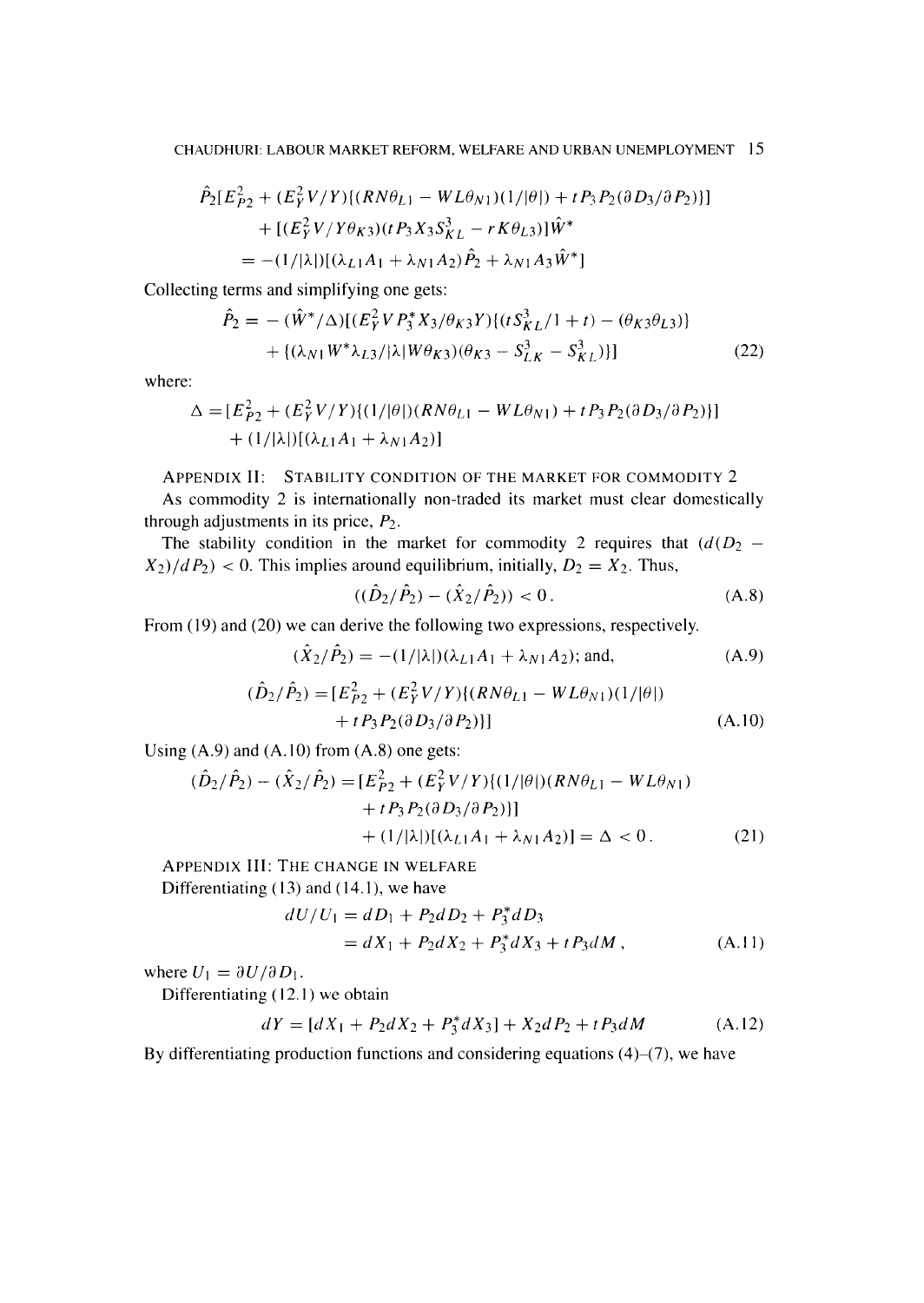$$
[dX_1 + P_2dX_2 + P_3^*dX_3]
$$
  
=  $(F_L^1dL_1 + F_N^1dN_1) + P_2(F_L^2dL_2 + F_N^2dN_2) + P_3^*(F_L^3dL_3 + F_K^3dK)$   
=  $(WdL_1 + RdN_1) + (WdL_2 + RdN_2) + (W^*dL_3 + rdK)$   
=  $(L_3 + L_U)dW - L_3dW^*$  (A.13)

[Note that  $dN_1 + dN_2 = 0$ ; and,  $dK = 0.P_iF_i^i$  is the value of marginal product of the  $j$  th factor in the  $i$  th sector, which is equal to the factor price.]

Using (A.12) and (A.13) we can write:

$$
dY = (L_3 + L_U)dW - L_3dW^* + X_2dP_2 + tP_3dM \tag{A.14}
$$

Differentiating equation (11) and using (A.14), we obtain

$$
dM = (\partial D_3/\partial P_2)dP_2 + (\partial D_3/\partial Y)[(L_3 + L_U)dW - L_3dW^* + X_2dP_2 + tP_3dM] - dX_3
$$
  
or 
$$
dM = (\partial D_3/\partial P_2)dP_2 + (m_3/P_3^*)[(L_3 + L_U)dW - L_3dW^* + X_2dP_2 + tP_3dM] - dX_3
$$

where  $m_3 = P_3^*(\partial D_3/\partial Y)$  is the marginal propensity to consume commodity 3. Arranging terms one gets

$$
dM = V[(\partial D_3/\partial P_2)dP_2 + (m_3/P_3^*)(L_3 + L_U)dW - L_3dW^* + X_2dP_2]
$$
  
- dX<sub>3</sub>] (A.15)

where  $V = [(1 + t)/{1 + t(1 - m_3)}] > 0.$ Using  $(A.13)$  and  $(A.15)$  from  $(A.11)$  we find

$$
(dU/U_1) = [dW(L_3 + L_U) - L_3 dW^*][1 + (tm_3V/1 + t)] + tP_3V((\partial D_3/\partial P_2) + X_2(\partial D_3/\partial Y))dP_2 - tP_3VdX_3
$$

or, 
$$
(1/U_1)(dU/dW^*) = V[(L_3 + L_U)(dW/dW^*) + tP_3((\partial D_3/\partial P_2)
$$
  
\n(+)  $(-)$   $(+)$   
\n $+ X_2(\partial D_3/\partial Y))(dP_2/dW^*)$   
\n(+)  $(-)$   
\n $- (P_3^* X_3/\theta_{K3} W^*){(\theta_{L3}\theta_{K3}) - (tS_{KL}^3/1 + t)}]$  (24)

[Note that:  $L_3 = a_{L3}X_3$ ; and,  $\{1 + (tm_3V/1 + t)\} = V$ .]

APPENDIX IV: DERIVATION OF EQUATION 26 Totally differentiating equation (25) we get:

$$
dL_U = a_{L3}X_3[(W^*/W)(\hat{W}^* - \hat{W}) + \{(W^*/W) - 1\}(\hat{a}_{L3} + \hat{X}_3)]
$$